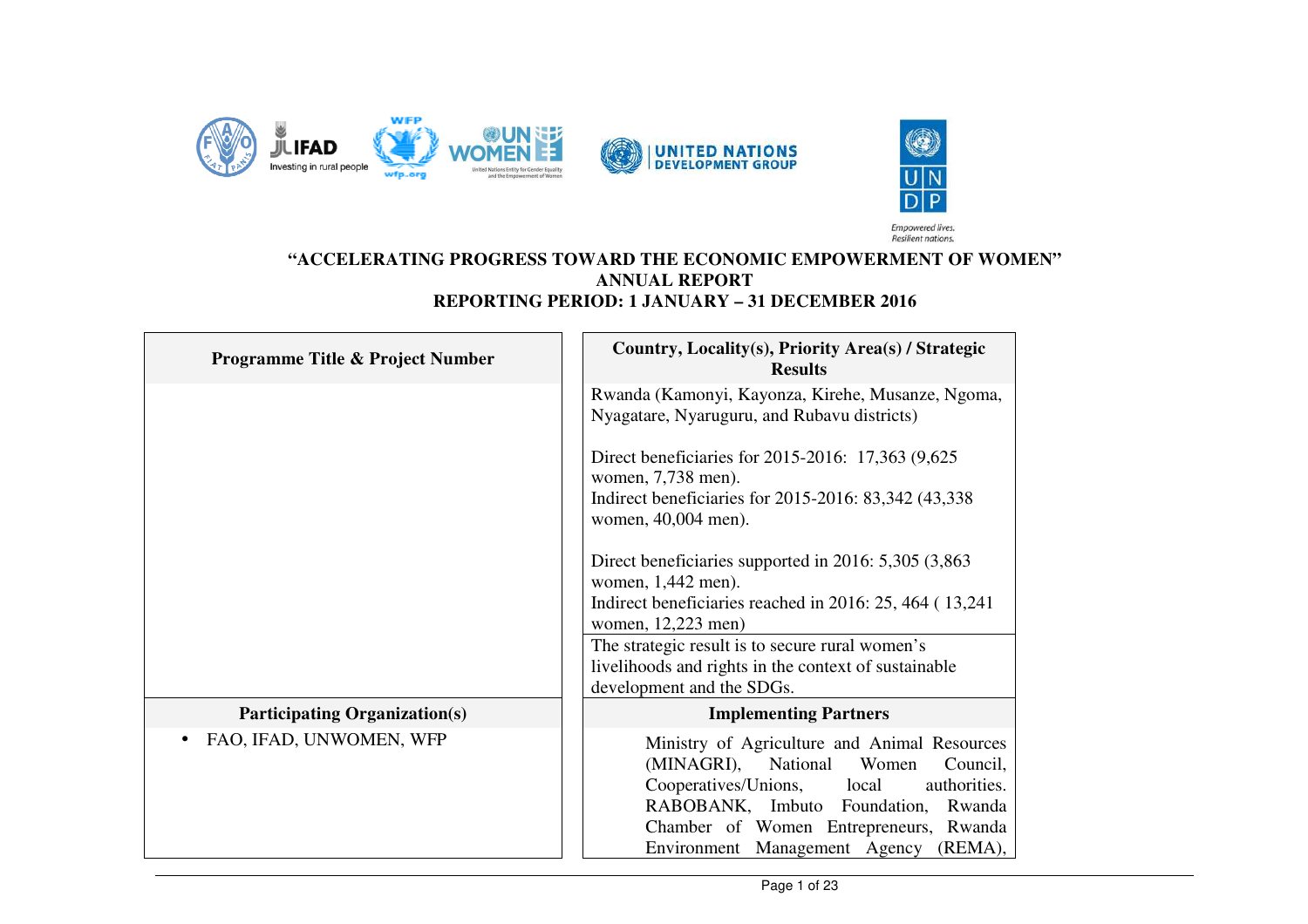|                                                                                                                                                                                                                                                        | <b>INADES</b><br>Formation<br>Rwanda<br>Rwanda,<br>(RCA),<br>Cooperative<br>Agency<br>Duhozanye<br>Association, National Institute of Statistics of<br>Rwanda (NISR), OXFAM, BAIR, YWCA,<br>SAFE, DUHAMIC ADRI. |
|--------------------------------------------------------------------------------------------------------------------------------------------------------------------------------------------------------------------------------------------------------|-----------------------------------------------------------------------------------------------------------------------------------------------------------------------------------------------------------------|
| <b>Programme/Project Cost (US\$)</b>                                                                                                                                                                                                                   | <b>Programme Duration</b>                                                                                                                                                                                       |
| Total approved budget as per<br>project document:<br>US\$5,000,000<br>MPTF /JP Contribution <sup>1</sup> :<br>US\$1,288,256<br>by Agency (if applicable)<br>• FAO US\$ 321,693<br>• IFAD US\$ 311,175<br>• WFP US\$ 319,693<br>• UN Women US\$ 335,695 | <b>Overall Duration 5 YEARS</b>                                                                                                                                                                                 |
| <b>Agency Contribution</b><br>$\bullet$ by Agency (if applicable)                                                                                                                                                                                      |                                                                                                                                                                                                                 |
| <b>Government Contribution</b><br>(ifappliedble)                                                                                                                                                                                                       | Start Date: 15.10.2012<br>Original End Date: 14.10.2017<br>Current End date: 14.10.2017                                                                                                                         |
| Other Contributions (donors)<br>(if applicable)<br><b>TOTAL: US\$ 1,288,256</b>                                                                                                                                                                        |                                                                                                                                                                                                                 |
| Programme Assessment/Review/Mid-Term Eval.                                                                                                                                                                                                             | <b>Report Submitted By</b>                                                                                                                                                                                      |
| Assessment/Review - if applicable please attach<br>$\Box$ Yes $\Box$<br>No Date: dd.mm.yyyy                                                                                                                                                            | Name: Jean-Pierre de Margerie.<br>$\circ$<br>Title: Representative and Country Director.<br>$\circ$                                                                                                             |

<sup>&</sup>lt;sup>1</sup> The MPTF or JP Contribution, refers to the global amount (sum of Norway's and Sweden's contributions) transferred to the Participating UN Organizations, which is available on the MPTF Office GATEWAY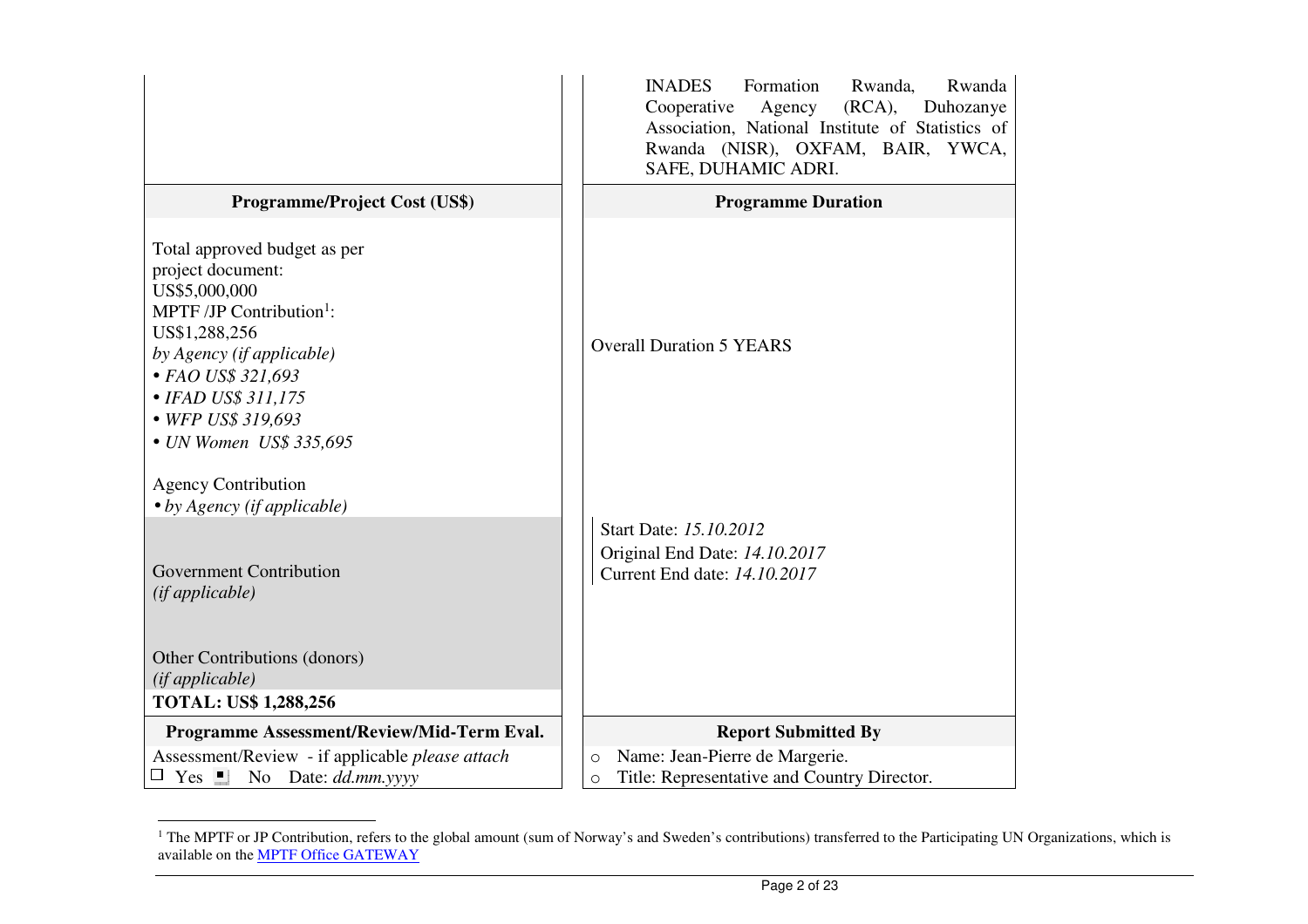Mid-Term Evaluation Report *– if applicable please attach* $\square$  Yes No Date: *dd.mm.yyyy* 

o Participating Organization (Lead): World Food Programme o Email address: jean-pierre.demargerie@wfp.org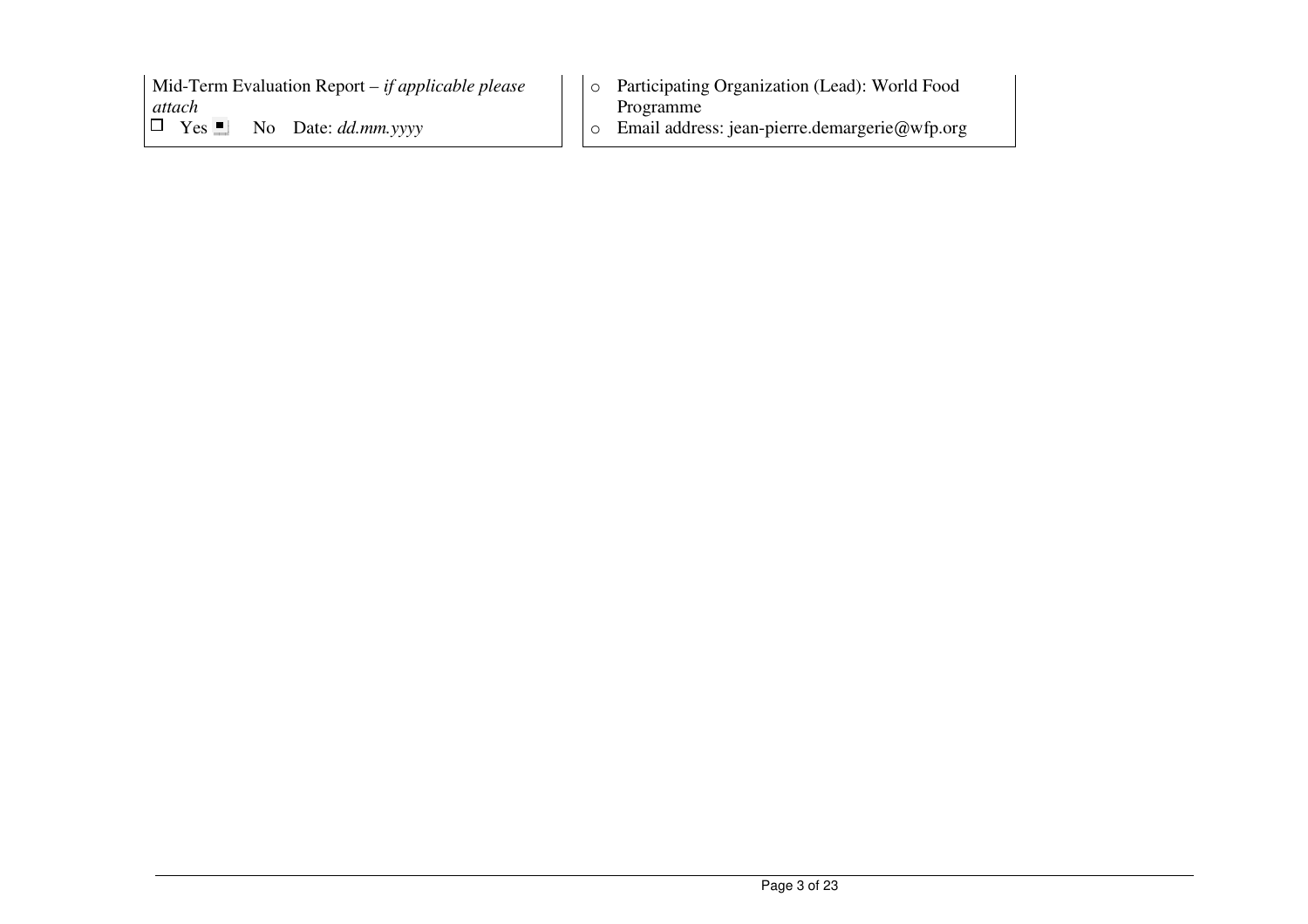# **ACCRONYMS**

| <b>CAADP</b>     | Comprehensive Africa Agriculture Development Programme                          |
|------------------|---------------------------------------------------------------------------------|
| <b>EDPRS</b>     | Economic Development and Poverty Reduction Strategy                             |
| <b>FAO</b>       | Food and Agriculture Organization                                               |
| <b>GALS</b>      | Gender Action Learning System                                                   |
| <b>IFAD</b>      | International Fund for Agricultural Development                                 |
| JP               | Joint Programme                                                                 |
| <b>MDG</b>       | Millennium Development Goals                                                    |
| <b>MINAGRI</b>   | Ministry of Agriculture and Animal Resources                                    |
| <b>MPTF</b>      | Multi-Partner Trust Fund                                                        |
| <b>NAEB</b>      | National Agriculture and Export Development Board                               |
| <b>NISR</b>      | National Institute of Statistics of Rwanda                                      |
| P <sub>4</sub> P | <b>Purchase for Progress</b>                                                    |
| <b>RWEE</b>      | Rural Women Economic Empowerment                                                |
| <b>SDGs</b>      | <b>Sustainable Development Goals</b>                                            |
| <b>UNDAP</b>     | United Nations Development Assistance Plan                                      |
|                  | UN WOMEN United Nations Entity for Gender Equality and the Empowerment of Women |
|                  |                                                                                 |

WFP World Food Programme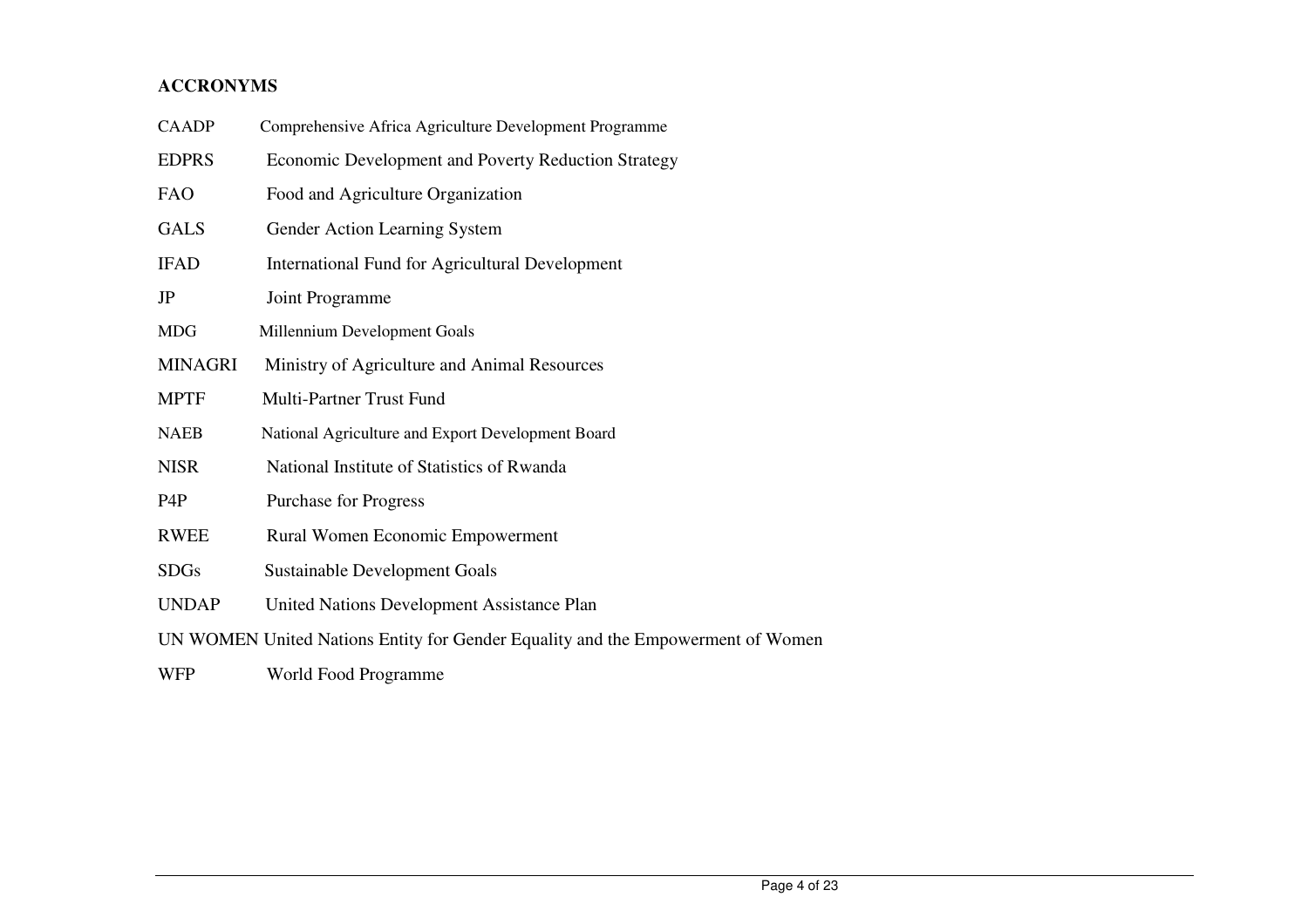### **NARRATIVE REPORT FORMAT**

#### **EXECUTIVE SUMMARY**

The Rural Women's Economic Empowerment (RWEE) programme is being implemented in Rwanda jointly by FAO, IFAD, WFP and UN Women. The overarching goal of this five-year joint global programme is to secure rural women's livelihoods and rights in the context of sustainable development based on four outcome areas: improved food and nutrition security; increased income to secure their livelihoods; enhanced leadership and participation in rural institutions and in shaping laws, policies and programmes; and gender responsive policy environment for the economic empowerment of rural women.

# **I. Purpose**

The Joint Programme's goal is to secure rural women's livelihoods and rights in the context of sustainable development- SDGs

The expected outcomes of the Joint Programme are:

### **Outcome 1: Improved food and nutrition security**

 This outcome deals with promoting the productive potential of women smallholder farmers through ensuring their access to and control over productive resources and services critical to food security and nutrition, and building their capacities in enhanced agricultural production, harvesting and storage. It also addresses their social protection, and enhanced control and management of local food security reserves. It contributes to malnutrition reduction by introducing bio-fortified crops and promotion of kitchen gardens. Furthermore, it contributes to mastering of agricultural techniques that help increase production.

#### **Outcome 2: Increased income to secure their livelihoods and create wealth**

 This outcome focuses on creating, supporting and developing rural women-led enterprises, supporting women's role along value chains, by building their capacities, enhancing their income opportunities, and promoting their linkages to high value markets. It supports women-led associations and small-scale businesses in overcoming their supply side constraints so that they can take full advantage of opportunities offered by the market.

#### **Outcome 3: Enhanced leadership and participation in their communities, in rural institutions, and in shaping laws, policies and programmes**

 This outcome promotes rural women's participation and leadership in rural producer organizations and local governance systems. It involves engaging men such as religious and traditional leaders, chiefs, local authorities and men in general in all activities to guarantee political and social recognition of the role of women by the whole community. Beyond community-level empowerment, actions under this outcome area will also leverage rural women's voice and influence in key policy processes.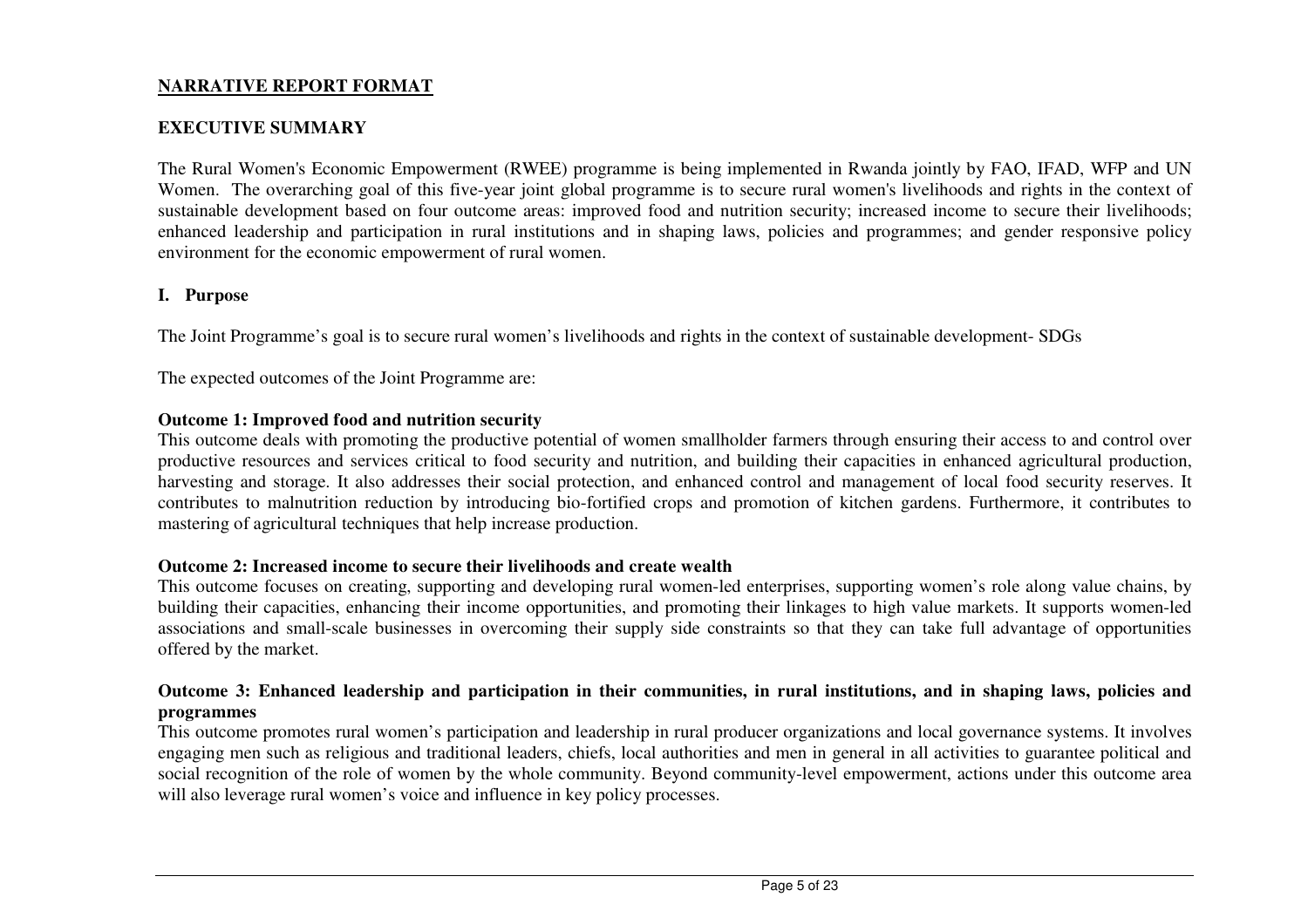## **Outcome 4: A more gender-responsive policy environment secured for the economic empowerment of rural women**

 This outcome catalyzes legislative and policy reforms for the effective enforcement of rural women's land rights and their access to decent wage employment, social protection, and infrastructure. It involves advocating with the Rwandan government, parliament and other relevant stakeholders to deliver greater development outcomes to rural women. Policy assistance will be grounded on sound information and knowledge about the conditions under which national and regional policies are being formulated and implemented. Those conditions include: (i) the social, cultural, economic and political context of policy making; (ii) the way rural gender issues are conceptualized in policy debates, and the extent to which policy themes are prioritized; (iii) the "rules of the game" in policy making processes; (iv) the key players in terms of their specific roles, interests, expectations, etc.; (v) the role of international and regional policy instruments, such as the Comprehensive Africa Agriculture Development Programme (CAADP) framework, various treaties and conventions, etc.; (vi) capacities and gaps for effective policy formulation, implementation, monitoring and outcome-based adaptation; and (vii) legal frameworks in place, promoting or hindering women's and youth economic empowerment.

The RWEE country implementation plan is based on the local context, in partnership with the stakeholders and in line with the government's priorities. It contributes to the UNDAP Outcome 1.2: Rwandans able to tap into and benefit from expanded international, regional and local markets, and improved agriculture value chain, and more specifically to UNDAP Output 1.2.1. Strengthened agricultural innovation and value chains.

## **II. Key achievements of the Programme in Rwanda during the year 2016 include:**

## *The Joint Programme on Rural Women Economic Empowerment in Rwanda attained the following key achievements in the reporting period:*

- $\circ$  79 farmers (54 women and 25 men) were supported to participate to the 11<sup>th</sup> National Agriculture Show held in Kigali from 13<sup>th</sup> to 20<sup>th</sup> June 2016. The event consists in a one-week agriculture exhibition organized by the Ministry of Agriculture and Animal Resources every year.
- o 65 Men and 49 Women beneficiaries participated in three study tours organized to strengthen the capacity on Gender Action learning System (GALS) methodology and its results among beneficiaries. These exchange visits took beneficiaries and partners from selected locations to other locations to discuss how the activities were implemented, success, challenges and lessons. GALS methodology is a community-led action learning for gender justice in value chain development. It entails an individual life and livelihood planning, collective action and gender advocacy for change, and institutional awareness-building and changing power relations.
- o One solar bubble dryer (SBD), one moisture meter, 3 milling machines, water harvesting equipment and small irrigation equipment were distributed to four cooperatives located in the Eastern and Southern Provinces made of 1,241 beneficiaries (590 women, 651 men).
- o 160 Champions (94 Women and 66 Men) from 8 cooperatives in 4 Districts have been trained on GALS. The champions trained their fellows, and the total number of individual trained on GALS is 725 persons (447 women and 278 men).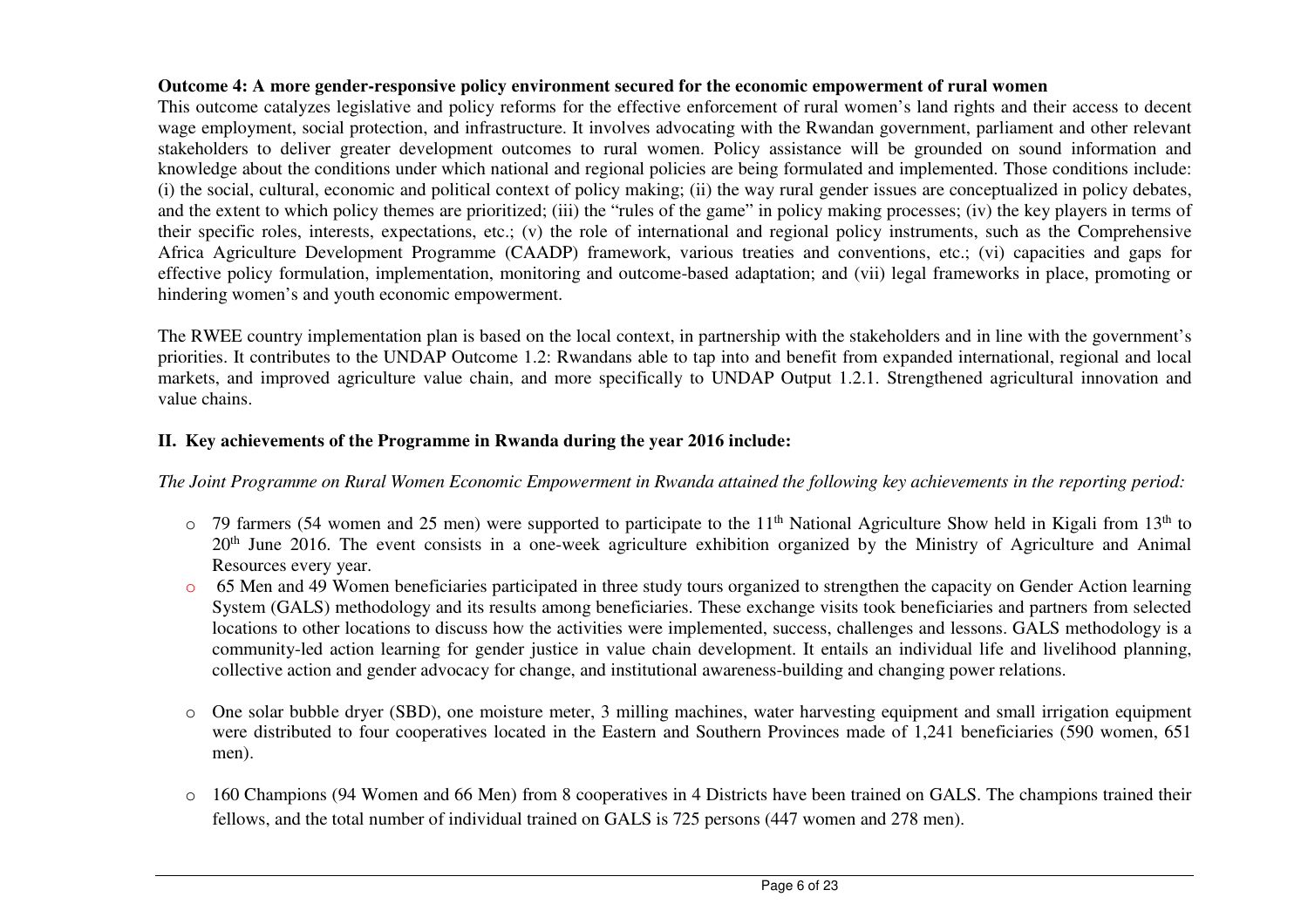- o 345 vulnerable women headed households have been trained and were supported to establish kitchen gardens and 300 women have been trained on fruit and vegetable production to access better nutrition as well as income and they were provided 3,250 seedlings (1500 tomatoes, 930 banana trees, 410 papaya and 410 grafted avocado). In Rwanda, all the households are classified into four wealth/poverty categories based on criteria such as ownership of assets, income generating activity, employment, physical ability etc. that can help a household to satisfy its needs. The categories have been designed primarily for social protection targeting but have become more popular to many organizations. Most of RWEE beneficiaries were initially under category I and II which are most vulnerable.
- o 300 vulnerable women have started to establish Farmer field schools out of the trainings provided to them on agriculture techniques, nutrition and hygiene.
- o 400 women heads of households received 1,600 laying hens, which started to produce eggs enabling a total income of 1,815 \$ per month.
- o 13 Producer Groups (724 members in total, of which 601 women and 123 men) were supported to upgrade into formal cooperatives. Each one could start the registration process (10 groups have required documents at District level and 3 at National level).
- o 16 staff (8 women and 8 men) from 10 partner organizations have been trained on Gender Action Learning System (GALS)
- o1,008 small livestock (pigs) were distributed to 974 beneficiaries (782 women, 192 women) in Nyaruguru District.
- o82 farmers (67 women and 15 men) were trained on gender, entrepreneurship and value chains.
- oRegular Joint field monitoring visits were conducted in selected targeted areas in the year 2016.

#### **i)Narrative reporting on results:**

#### **A) Outcomes and outputs: Outcome 1: Improved food and nutrition security**

## **Output 1.1: Increased access to resources, assets and services critical for their food and nutrition security**

Trainings through farmer field school continued during 2016 with the same beneficiaries: 974 beneficiaries (782 women and 192 men) in Nyaruguru district. The training focused on improved techniques of maize production in order to increase the produce in both quality and quantity.

Empowerment via different trainings especially Farmer Field and Life school permitted to organize 974 beneficiaries (782 women and 192 men) in Nyaruguru District under 3 pre-cooperative which have different objectives: production and processing of maize into flour, tomato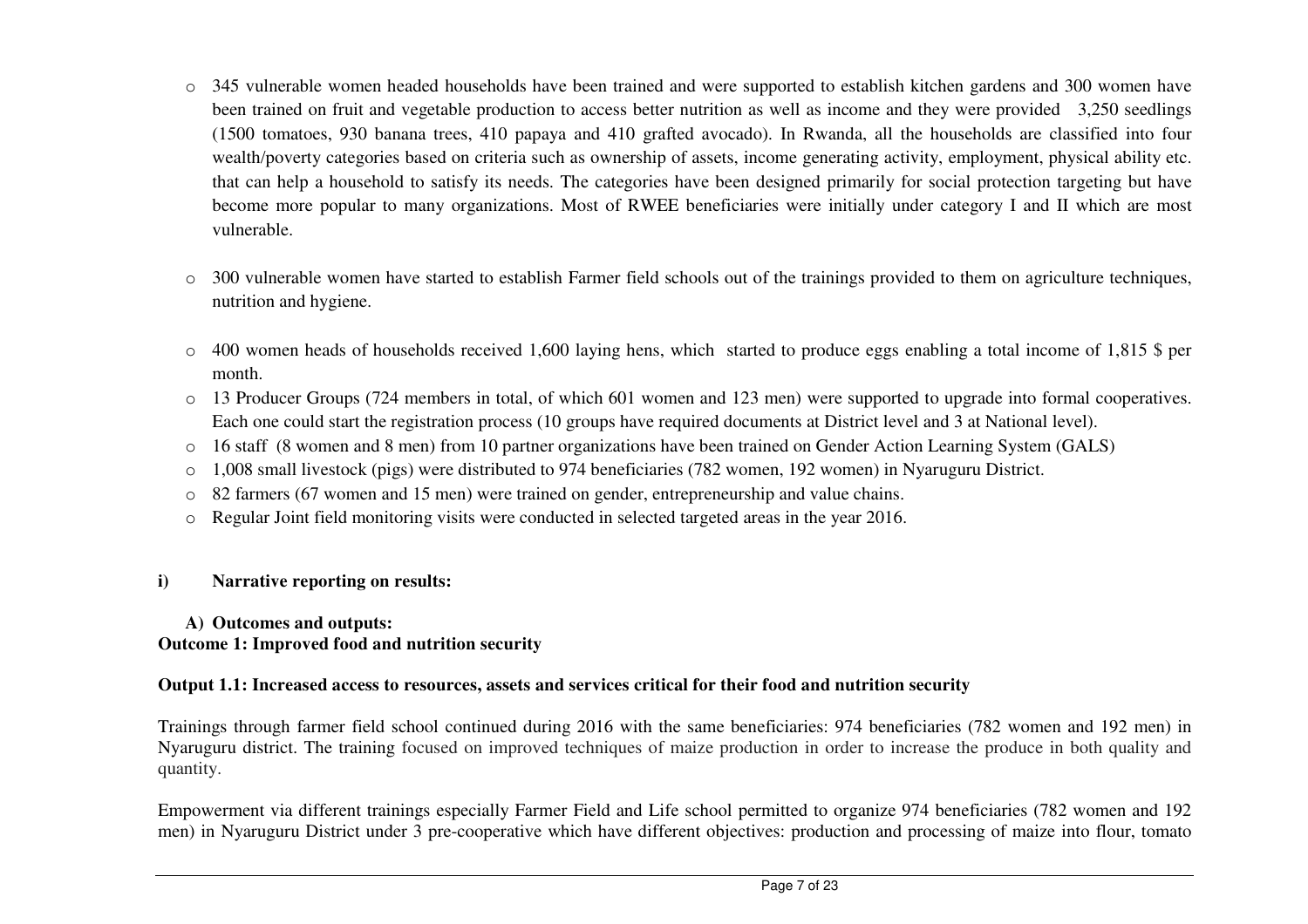production in green house and production/processing of cassava. The project helped pre-cooperatives to have their own offices and the beneficiaries' contribution is estimated at US\$ 9,542.

Small livestock provided at the beginning of year (1,008 pigs distributed) started to generate revenue by selling piglets , assisting other vulnerable households to start livestock keeping. The production of organic manure has increased and manure being used to improve soil fertility to increase crop productivity.

400 women heads of households from three districts namely Kamonyi, Kirehe and Ngoma received 1,600 chickens raised in 30 common henhouses. The project has supported henhouse establishment by providing construction materials, and startup kits (vaccines, feeds), and providing veterinary services to all the groups. They started to sell eggs to the local market and the value of production is estimated to US\$ 1,815 per month.

Fourteen (14) greenhouses have been installed in 13 cooperatives and this contributed to scaling-up the membership of women cooperatives from 700 to 1,491 (796 additional). In partnership with Imbuto Foundation and the National Agriculture and Export Development Board (NAEB), new cooperative members were trained on tomato production technique using the principles of greenhouse farming, management of tomato upkeep (field preparation, nurturing, spacing, seedling, transplanting, fertilization, irrigation, staking, pruning, and support systems). Greenhouses have played a huge part in changing lives of project beneficiaries by increasing their incomes from sale of produce. . In more than three cooperatives, the members no longer rely on the Government to pay for their health insurance but they are able to pay for themselves, while in others, the cooperatives pay school fees for the children of members.

More than 250 women heads of households from three districts (Musanze, Ngoma and Kamonyi) were trained in kitchen garden establishment, nutrition, hygiene in household and food processing. This will help them to eradicate malnutrition in their families and run the kitchen garden at household level.

#### **Output 1.2: Rural women have greater capacity to enhance and control local food security reserves and their production.**

The Joint programme trained 82 people (67 women and 15 men) on gender, entrepreneurship and value chains in two groups, respectively from 30<sup>th</sup> March to 1<sup>st</sup> April and from 4<sup>th</sup> to 6<sup>th</sup> April 2016. The training was highly appreciated by the participants as it addressed gender issues faced by rural women in their respective communities and households. During the training, it was noted that men continue to dominate the decisions on agricultural income/expenditures which sometimes result in conflicts. Follow-up actions, coaching and sensitization campaigns will continue in order to foster behavior change.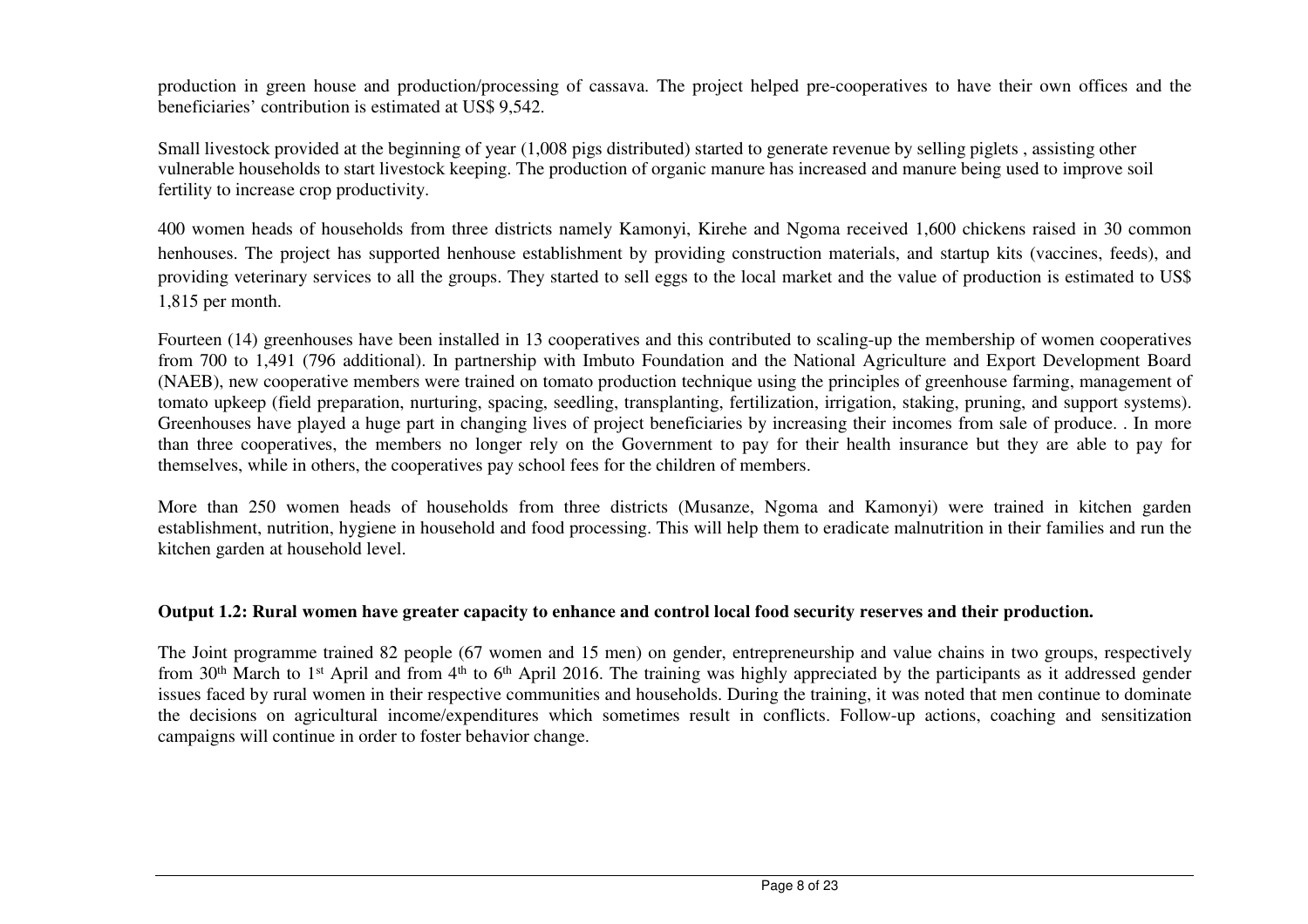One Solar Bubble Dryer, one moisture meter, 3 milling machines, water harvesting equipment and small irrigation equipment were distributed to four cooperative located in the Eastern and Southern Provinces made of 1,241 beneficiaries including 590 women. The suppliers installed the equipment and provided technical trainings to the cooperatives for proper use and maintenance. These equipment will help mainly women in those cooperatives and the communities to improve their production, have an effective post-harvest practice for improved quality and increase their income.

Training on hen breeding has been provided to 50 beneficiaries in Kamonyi District with the objective to build capacities of women groups to manage poultry farm in order to produce eggs for consumption and commercialization to increase income

#### **Outcome 2: Rural women have increased income to secure their livelihoods**

#### **Output 2.1 Rural women have enhanced entrepreneurship skills and value chains to access markets for their products**

In the framework of capacity building of female household heads, the project has conducted training of women's groups on saving and lending. Five topics have been covered during the training on saving such as saving group formation, saving groups funds, saving groups bylaws, saving group records and saving group meeting procedures. The training had the objective of supporting group leaders to coach their groups, know roles and responsibilities, and develop the statutory bylaws and regulations for their groups.

 20 women (2 women for each group) participated in the training on saving; each group of 10 women has elected committee of six persons composed by president, vice-president, secretary, treasurer and two advisors. They have started to save from US\$ 0.1 to US\$ 0.2 each per week.

17 Committees members of those groups have learnt how to build a strong cooperative society and how to manage it in terms of production, finance, human resources and member's capacity.

170 lead women farmers in greenhouse farming were also trained on basic business skills in agriculture and treatment of tomato. Participants were introduced to the 4 pillars of marketing, namely consumer and environmental behavior, accountability, and business profitability. Beneficiaries claimed to have gained better understanding of business environment, supply chain and consumer's needs. Trainings received have played a big part to the success of the cooperative in tomato business (It allows them to have an idea in mind of what and how they should work in greenhouses. They also allow cooperative members to get an insight into all the challenges that are associated with greenhouse production).

For each cooperative, a transfer of 1,607,334 RwF (equivalent US\$ 2,038) was given through their bank accounts. The funds transferred were used as their start-up capital, in order for them to be able to purchase the materials needed and be able to maintain the greenhouse till they can start making profit, after the first harvest season.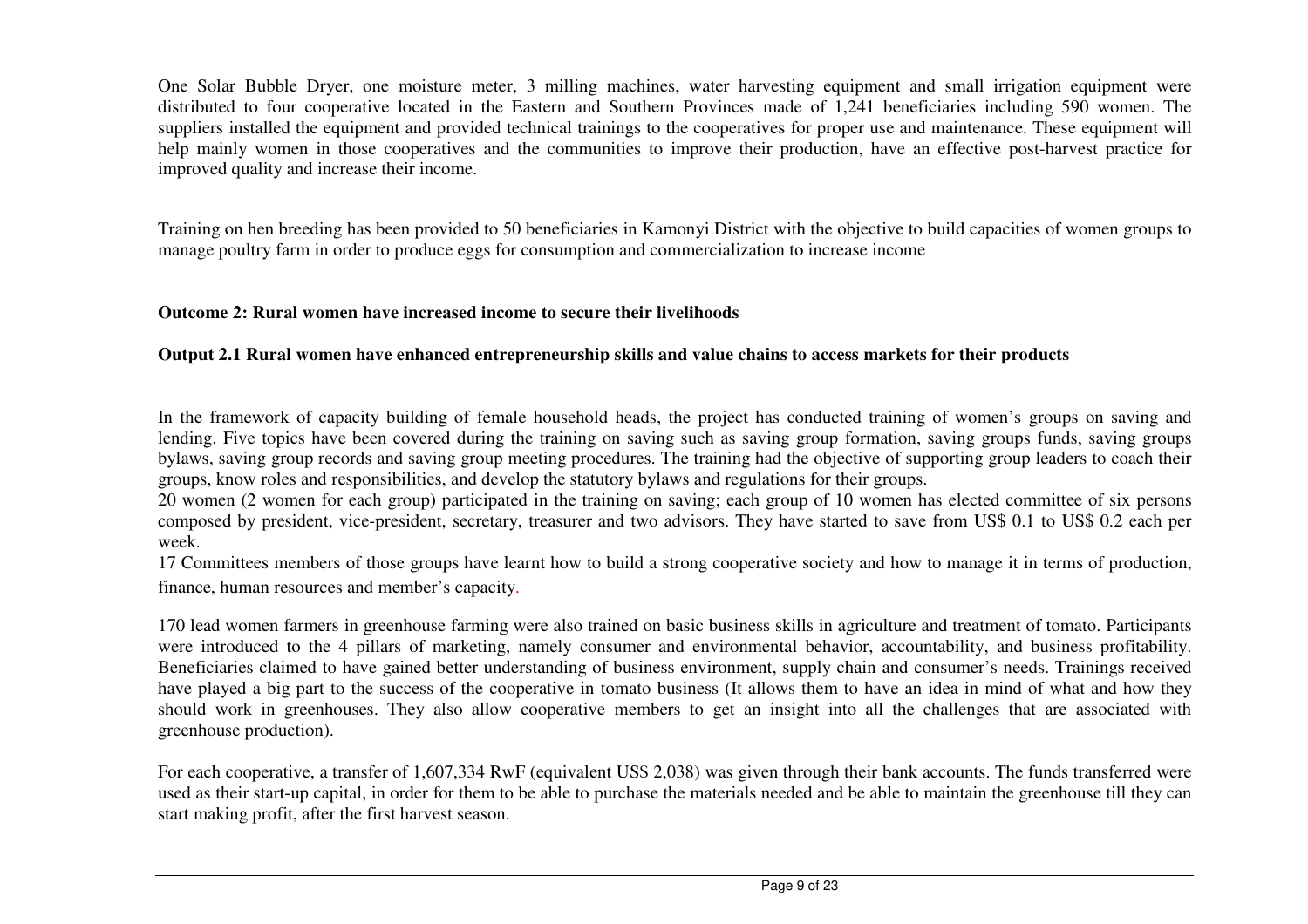Through the trainings beneficiaries became more confident and more than 119 individual including 102 women started different small businesses (sale of food products, small livestock rearing, sewing, sale of agriculture inputs etc.) from the borrowed money in their ongoing system of saving and credit introduced by the project.

**Outcome 3: Rural women have enhanced leadership and participation in their communities and in rural institutions, and in shaping laws, policies and programmes** 

**Output 3.1: Rural women, including young women have enhanced confidence and leadership skills to take an active part in local governance systems.** 

**No particular activity was implemented under this output for the reporting year.** 

.

#### **Output 3.2: Rural women have greater organizational capacities to form, sustain and participate into POs, cooperatives and unions**

Thirteen (13) Producer Groups (724 in total, of which 601 women and 123 men) were supported to upgrade into formal cooperatives.The process of registration has started (10 groups requested official documents at District level and 3 at National level).

 The process permitted to train groups in basics of cooperatives, cooperative management and development and they were facilitated throughout the process of registration to Rwanda Cooperative Agency or District or Sector level. Trainings have been conducted in Nyaruguru and Kirehe districts where all groups received manuals on the above topics. The manuals have served as essential tools to be consulted at every cooperative level in order to strengthen their capacities after registration.

#### **Output 3.3: Rural women, including young women, have increased capacity to engage in and influence relevant policy forums at national and regional levels**.

 The output from change catalyst workshops with champions helped the champions to plan for their long term visions. The champions also started to train their neighbors around 725 persons (447 women and 278 men) have been trained by the champions in 4 districts.

Seventy-nine (79) farmers (54 women and 25 men) from selected cooperatives and farmers' groups were supported to participate to the 11th National Agriculture Show held in Kigali from 13<sup>th</sup> to 20<sup>th</sup> June 2016. The event consists in an agriculture exhibition organized by the Ministry of Agriculture and Animal Resources to facilitate exchange between all types of stakeholders involved in agriculture value chains. Participants include model farmers, cooperatives, NGOs, input suppliers, manufacturers and dealers of agriculture equipment and machinery, research centres, service providers, Government agencies, financial institutions and regulatory bodies etc. One category of participants was made of four selected cooperatives, represented by two farmers each, which exhibited their quality products (maize and beans) and sold around 1.147 MT of beans and 0.660 MT of maize during the event. The second category was made of cooperatives and groups who sent representatives to visit the exhibition during a whole day. Through lobbying to different institutions and guided visits, the second group of farmers had the opportunity to learn new experiences on agricultural innovations presented during the event including how to use maize shelling machines, solar bubble dryers, hermetic bags, etc. which were found as key solutions to women who are involved in the post-harvest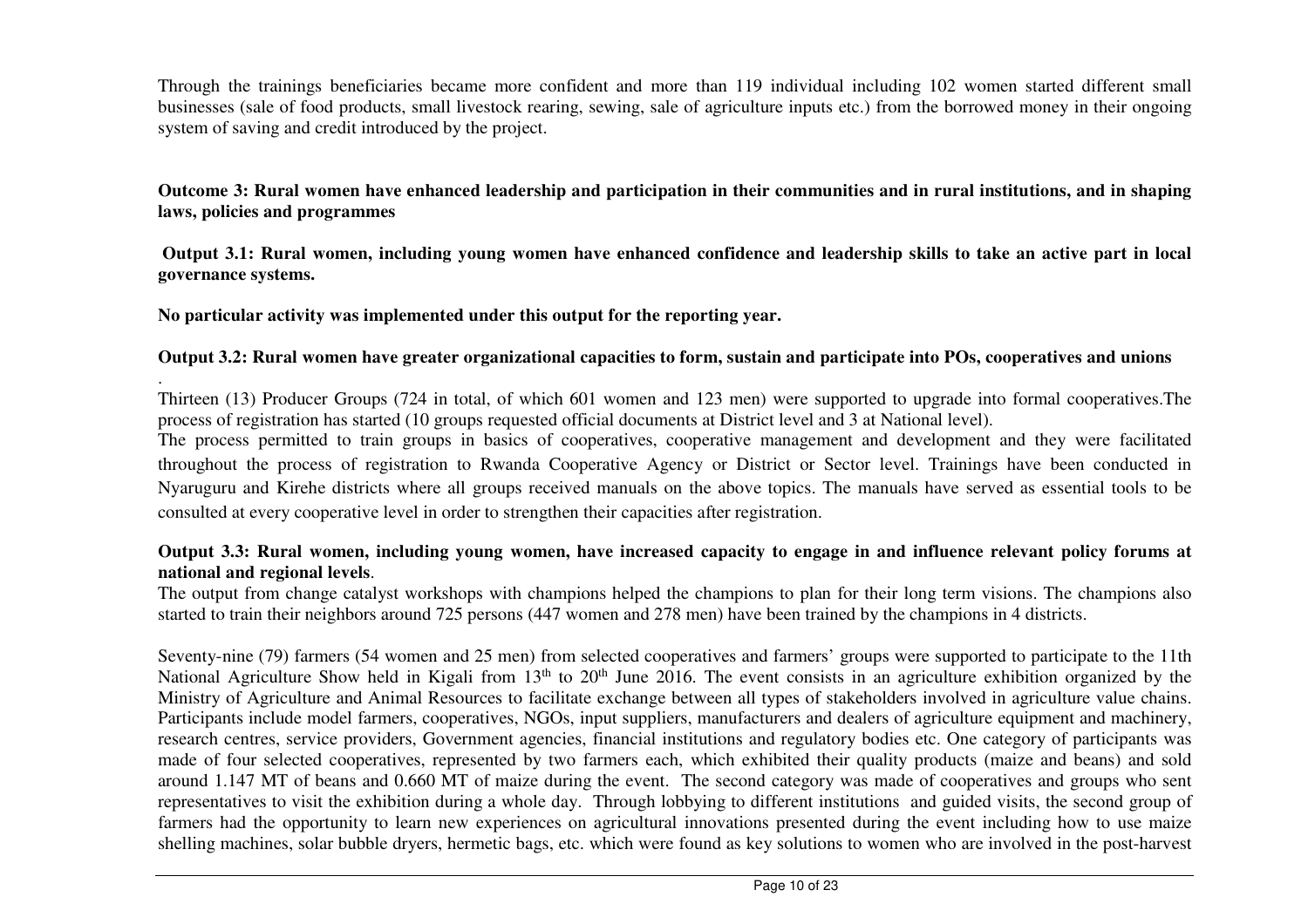handling activities. They also engaged in discussions with different institutions (banks, insurance companies, buyers, agriculture equipment and inputs manufacturers, and dealers, etc.), and other stakeholders in agri-value chains including inputs providers, extension services, and research institutions. The project kept all the institutions contacts to keep the collaboration where needed. The farmers found this forum to be a good opportunity to connect with different stakeholders especially dealers, service providers and buyers.

### **Output 3.4: Rural women, including young women, have enhanced awareness on their rights in a more supportive community/local environment**.

The Joint programme RWEE introduced the GALS approach in 4 districts (Kamonyi, Ngoma, Musanze and Kirehe). Since March 2016, 160 champions (94 women and 66 men) from 8 cooperatives have been trained on the methodology and appreciated it much five basic GALS tools were introduced like vision road journey, gender balance tree, empowerment leadership map, diamond dream and multilane highway.

65 Men and 49 Women beneficiaries participated in three study tours organized to strengthen the capacity on Gender Action learning System (GALS) methodology and its results among beneficiaries. These exchange visits took beneficiaries and partners from selected locations to other locations to discuss how the activities were implemented, success, challenges and lessons. GALS methodology is a community-led action learning for gender justice in value chain development. It entails an individual life and livelihood planning, collective action and gender advocacy for change, and institutional awareness-building and changing power relations.

#### **Outcome 4: A more gender responsive policy environment is secured for the economic empowerment of rural women**

**Output 4.1: Policy makers and parliamentarians have enhanced capacities to effectively mainstream gender into land, food, agriculture, nutrition and rural employment policies, laws and budgets** 

**Output 4.2: Greater availability of tools and data to track progress in the economic empowerment of rural women** 

## **Output 4.3: An enabling environment is promoted to reflect rural women's priorities in regional and global policy processes.**

There was no activity directly implemented under outcome on gender-responsive policy for the economic empowerment of rural women. An initial focus has been put on the three first outcomes to improve food and nutrition security, income and livelihoods, and rural women participation. The outcome will be much focused on during the coming phase of implementation.

#### **Delays in implementation and challenges**

**.** 

- 1) The lack of a Country Coordinator dedicated to RWEE has been one of the big challenges to the quick progress of the programme activities. Most of staff involved in RWEE implement it in tandem with several other activities within their respective agencies.
- 2) The lack of joint implementation negatively affected the results. This was due to the fact that initially the participating agencies have focused on their former areas of interventions without joint actions on same beneficiaries. Following the HQ mission in November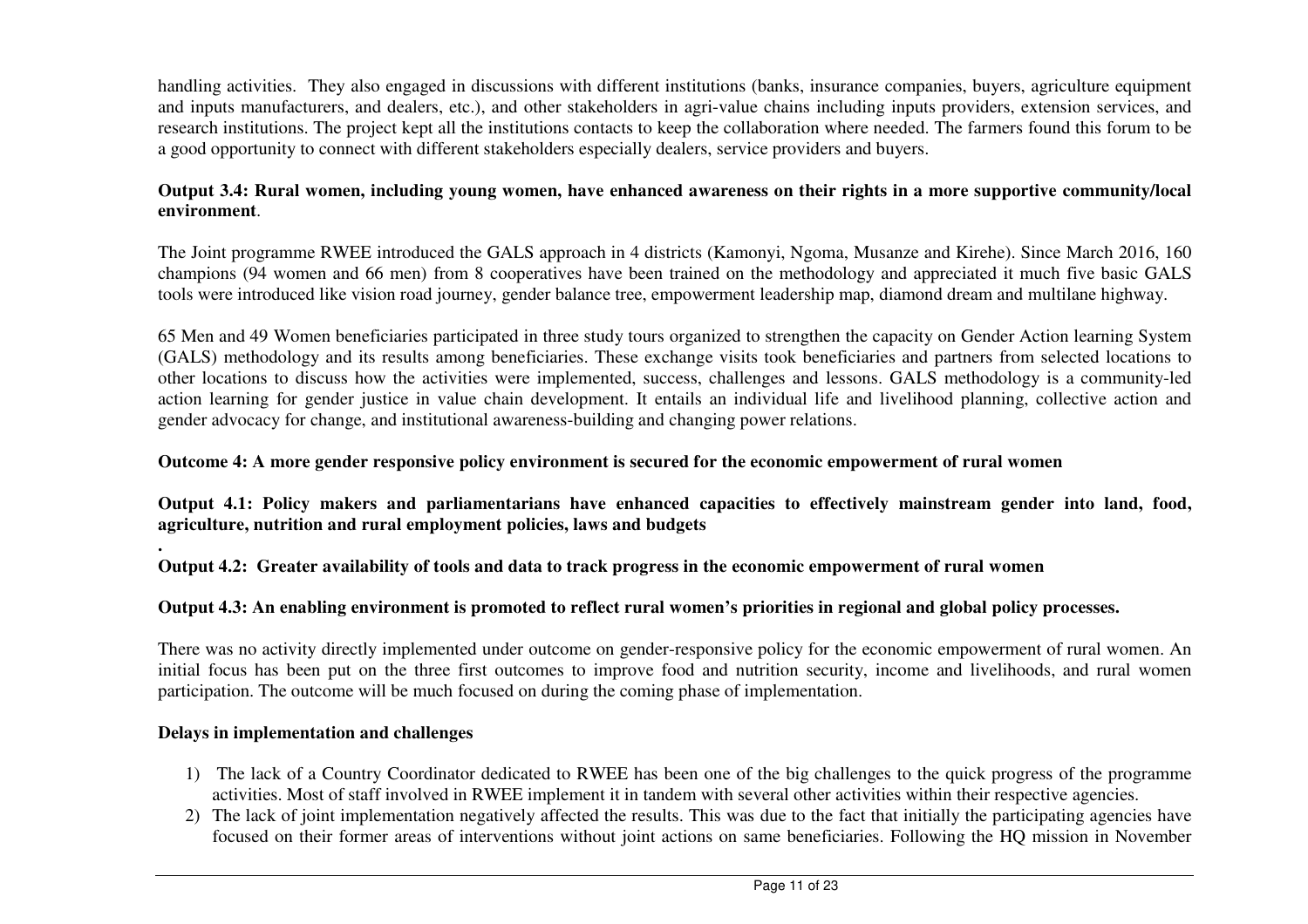2016, there was a joint assessment to assisted groups in different areas to identify group needs and the possible support from each of the participating agencies. For the period of 2017-2018, participating agencies have agreed to concentrate on 1,260 beneficiaries (1,027 women & 233 men) located in Kirehe, Ngoma and Nyaruguru districts, most of them being former groups which were assisted by IFAD and FAO who were more vulnerable than others and need accompaniment to attain sustainable results.

- 3) The engagement of the government was mainly effective on the District and the Sector level. The participating agencies have started to engage more with Government level only in late 2016 but there is a plan to further strengthen this partnership in 2017
- 4) IFAD started implementation of activities later because the recruitment of the Implementing Partners (IPs) has taken longer than expected as it required the involvement of HQs. However, in 2016 implementation continued at a more sustained path and activities have now been completed.
- 5) With the first contributions, participating agencies concentrated efforts on the three first outcomes on food and nutrition security, on rural women income; and rural women leadership and participation. The outcome on gender-responsive policy environment for the empowerment of rural women will be focused on in next phases.
- 6) The lack of enough resources slowed down the implementation of activities especially in the  $3<sup>rd</sup>$  and  $4<sup>th</sup>$  quarters of the year.
- 7) Insufficient visibility/communication materials reduced the large awareness about the project. A common signboard was designed to be used at project sites.
- 8) The Monitoring and Evaluation system needs improvement; the RWEE team is working to improve it for a better tracking of progress, especially at output level with clear baseline and target.

Despite the above stated delays and challenges faced during the implementation, the joint programme is already in progress to solve some of those challenges mainly through different trainings, , regular technical working group meetings, and joint field monitoring to ensure activities' sustainability.

#### • **Qualitative assessment**

Overall, the Programme has been implemented smoothly despite the above-mentioned challenges. . The participating agencies are working with partners to improve rural women livelihoods and rights. The technical committee is meeting regularly to discuss progress and challenges and measures to overcome them. Rural women are adopting new technologies, and are being connected to other stakeholders in agriculture value chains. GALS methodology is being up-scaled to ensure participatory and equitable decision making and growth within households and in the whole community. Rural women were supported through provision of small livestock and assistance to make kitchen gardens for improved income, food security and nutrition. Participating agencies and partners are strengthening institutional capacity of targeted women groups and cooperatives. However, the season B (February-July 2016) was marked by shortage of rains which negatively affected the overall agriculture productivity in the eastern part of the country and affected food security of many households. The season 2017A (September-February) was characterized by little rainfall that affected crop productivity especially beans. There is a need for more funds to consolidate actions undertaken for sustainability and also up-scale to more beneficiaries with a strong focus on climate smart agriculture and on policy environment within which economic empowerment of women has to happen. During the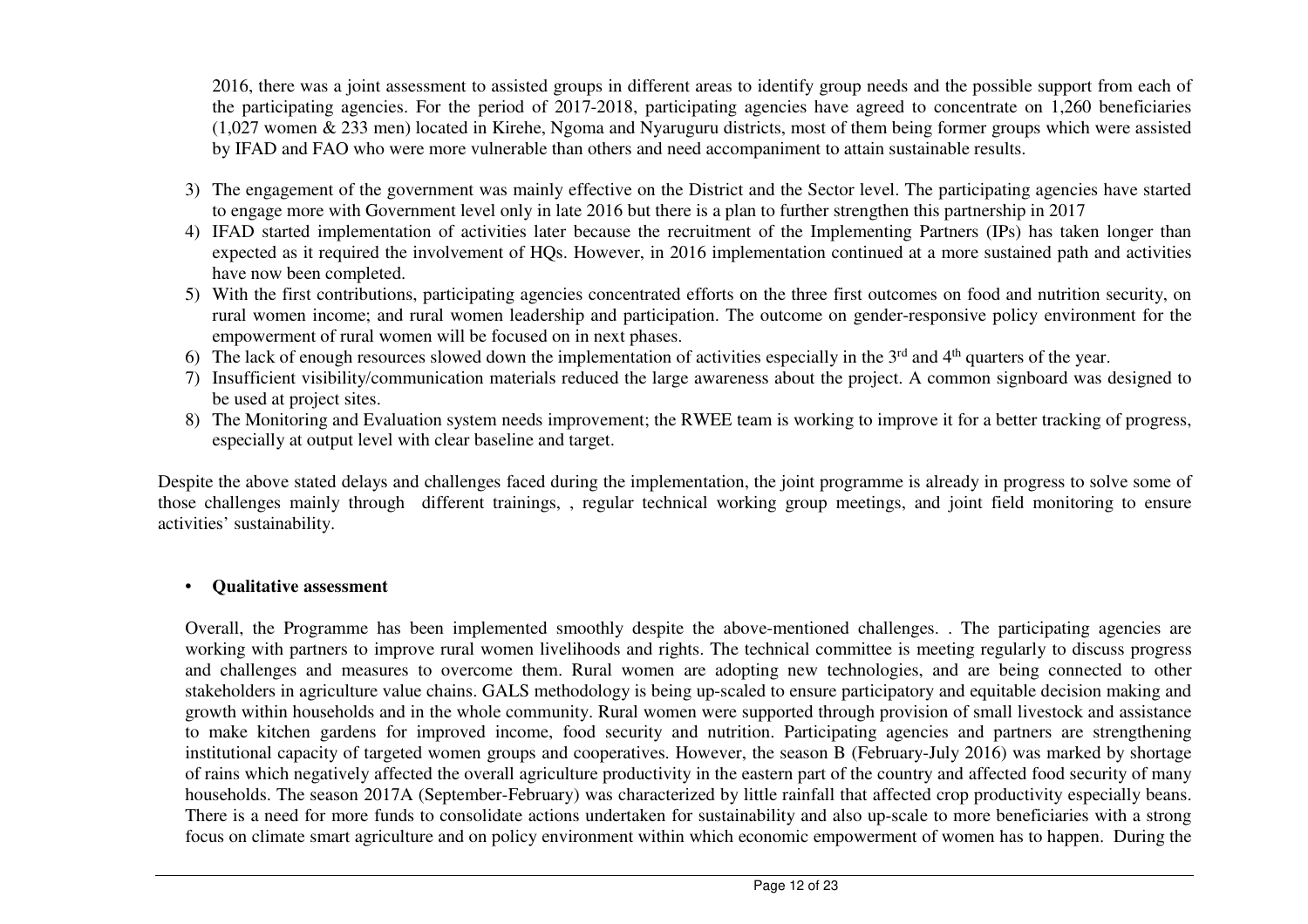course of 2017, JP RWEE will concentrate on small area where all agencies will focus their efforts. The chosen areas are Nyaruguru, Ngoma and Kirehe with 1,260 beneficiaries.

#### **Lessons learned & best practices**

- 1) Climate change remains a challenge but this will be a focus for the coming period of programme implementation.
- 2) Same beneficiaries/target areas for joint trainings maximized the impact on rural women. The joint training on gender in agribusiness value chains and entrepreneurship was an example of best practices to uphold.
- 3) There is a need to build JP Country Teams' capacity to implement joint programmes.
- 4) RWEE is an excellent example of how the UN can and does coordinate its work, by leveraging from agencies' respective comparative strengths, and bringing together a broad range of partners towards a common goal.
- 5) Continued dialogue with rural women through farmer organizations, such as cooperatives, can lead to increased participation of women in decision-making structures and serve as a forum for bottom-up advocacy.
- 6) Initiatives such as Savings and Loans scheme were created and have the potential to improve socio-economic conditions of the rural population and specifically women. If women are supported to organize and develop further their saving scheme it can add value to their work, increase their credibility to work with financial institutions and secure loans to expand their farming activities. Rural women need more capacity building and coaching on how they can develop profitable relationships with financial institutions.
- 7) The recognition that farmers' knowledge of natural resources and social conditions is crucial for the success of this programme. The farmers are looking for alternative solutions to land scarcity and climate change and adopt easily new technologies such as greenhouses that they find appropriate to their situation.
- 8) The HQ mission was very supportive as it gave a good orientation for a successful implementation.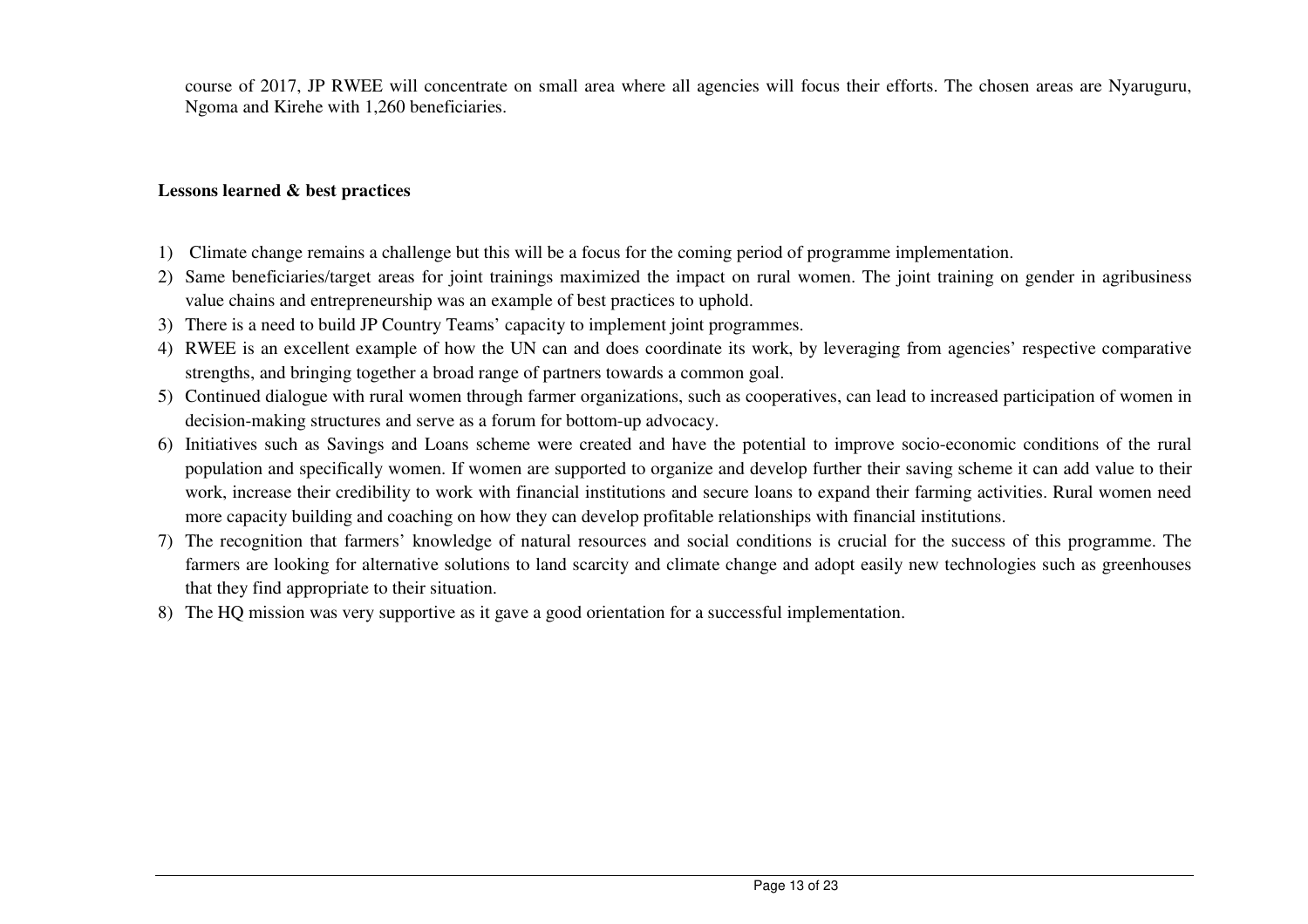|                                                                                                                                                | <b>Achieved Indicator Targets</b> | <b>Reasons for Variance with Planned</b><br>Target (if any) | <b>Source of Verification</b> |
|------------------------------------------------------------------------------------------------------------------------------------------------|-----------------------------------|-------------------------------------------------------------|-------------------------------|
| Outcome 1 Improved food and nutrition security                                                                                                 |                                   |                                                             |                               |
| 1.1 % change in agricultural production                                                                                                        |                                   |                                                             | Records from Agronomists at   |
| of women farmers in targeted areas                                                                                                             |                                   |                                                             | the sector office and         |
| disaggregated by crop production and                                                                                                           |                                   |                                                             | Production (Harvest) records  |
| livestock                                                                                                                                      |                                   |                                                             | from women cooperatives and   |
| Baseline: 30%                                                                                                                                  |                                   |                                                             | women groups                  |
| Target: 50%                                                                                                                                    |                                   |                                                             |                               |
| 1.2 Households food consumption pattern                                                                                                        |                                   |                                                             | Rwanda 2015 Comprehensive     |
| (Dietary diversity) disaggregated by                                                                                                           |                                   |                                                             | food security and             |
| meals per day and food composition                                                                                                             |                                   |                                                             | vulnerability analysis report |
| (% change over baseline)                                                                                                                       |                                   |                                                             | $\&$                          |
| <b>Baseline:</b> Consumption Score Southern<br>and Eastern Province is $5 & 6$                                                                 |                                   |                                                             | Programme Monitoring          |
| Respectively                                                                                                                                   |                                   |                                                             | Reports                       |
|                                                                                                                                                |                                   |                                                             |                               |
| 61% have 2 meals/day                                                                                                                           |                                   |                                                             |                               |
| <b>Target:</b> Consumption Score of 8                                                                                                          |                                   |                                                             |                               |
|                                                                                                                                                |                                   |                                                             |                               |
| 75%                                                                                                                                            |                                   |                                                             |                               |
|                                                                                                                                                |                                   |                                                             |                               |
| Output 1.1 Rural women have increased access to and control over resources, assets and services critical for their food and nutrition security |                                   |                                                             |                               |
| 1.1.1 Number of rural women in targeted                                                                                                        | $\overline{?}$                    |                                                             | FINSCOPE 2016                 |
| areas accessing credit disaggregated by                                                                                                        |                                   |                                                             |                               |
| individual, women groups and women                                                                                                             |                                   |                                                             | Field reports                 |
| cooperatives                                                                                                                                   |                                   |                                                             |                               |
| (% change over baseline)                                                                                                                       |                                   |                                                             |                               |
| <b>Baseline: 300 women</b>                                                                                                                     |                                   |                                                             |                               |
|                                                                                                                                                |                                   |                                                             |                               |
| 24% (Women in Cooperatives)                                                                                                                    |                                   |                                                             |                               |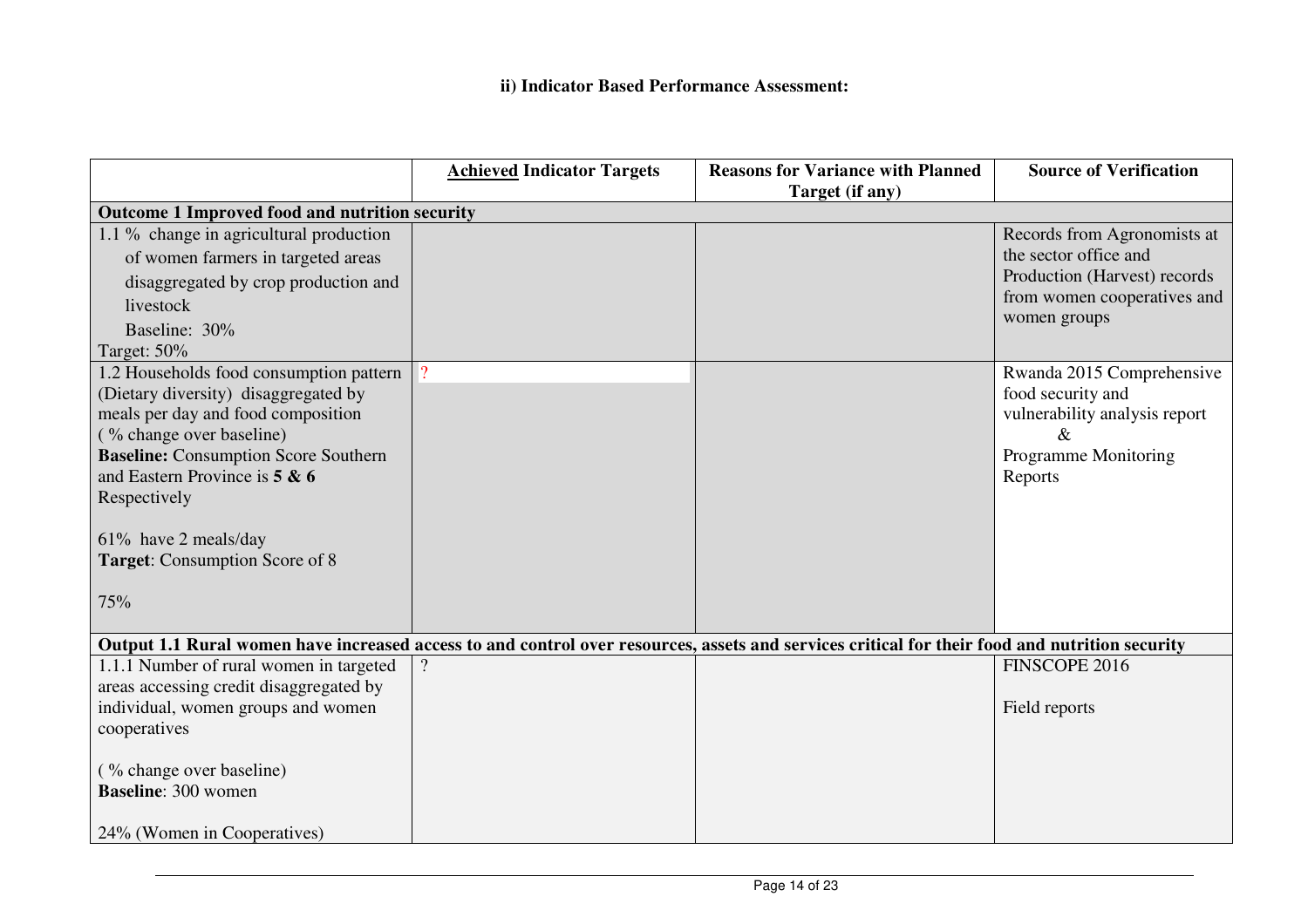| 35% (individual women)<br>10 % of cooperatives started the process<br>of asking for loans<br>Target: 55% |                                  |                                       |                                                    |
|----------------------------------------------------------------------------------------------------------|----------------------------------|---------------------------------------|----------------------------------------------------|
| 1.1.2. Number of rural women accessing<br>extension services (% change over                              | $2,604(70\%)$                    |                                       | FAO (Base de données) &<br>Action plan for targets |
| baseline)                                                                                                |                                  |                                       |                                                    |
| <b>Baseline: 974</b>                                                                                     |                                  |                                       |                                                    |
| 30%                                                                                                      |                                  |                                       |                                                    |
| <b>Target: 2,604</b>                                                                                     |                                  |                                       |                                                    |
|                                                                                                          |                                  |                                       |                                                    |
| 70%                                                                                                      |                                  |                                       |                                                    |
| 1.1.3 Number of rural women in targeted                                                                  | $1,932(50\%)$                    |                                       | Programme monitoring report                        |
| areas utilising improved production                                                                      |                                  |                                       |                                                    |
| techniques (% change over baseline)                                                                      |                                  |                                       |                                                    |
| Baseline: 1,259 (30%)                                                                                    |                                  |                                       |                                                    |
| Target: 2,318 (60%)                                                                                      |                                  |                                       |                                                    |
| 1.1.4. Number of households with kitchen                                                                 | 1,574 HH Kitchen gardens & 1,374 |                                       | Progress reports                                   |
| gardens and small livestock in targeted                                                                  | HH with Livestock                |                                       |                                                    |
| areas                                                                                                    |                                  |                                       |                                                    |
| <b>Baseline: 167</b><br>Target: 1574 HH Kitchen gardens & 754                                            |                                  |                                       |                                                    |
| <b>HH Livestock</b>                                                                                      |                                  |                                       |                                                    |
|                                                                                                          |                                  |                                       |                                                    |
| Output 1.2 Rural women have greater capacity to enhance and control local food security reserves         |                                  |                                       |                                                    |
| 1.2.1 Number of women-led and                                                                            | 30                               | Storage equipment will be distributed | Field<br>visit<br>reports<br>and                   |
| managed local food security reserves in                                                                  |                                  | to women in the coming phase of       | progress reports                                   |
| target groups disaggregated by household                                                                 |                                  | implementation                        |                                                    |
| level and cooperatives levels                                                                            |                                  |                                       |                                                    |
| <b>Baseline: 30</b>                                                                                      |                                  |                                       |                                                    |
| <b>Target: 1,000</b>                                                                                     |                                  |                                       |                                                    |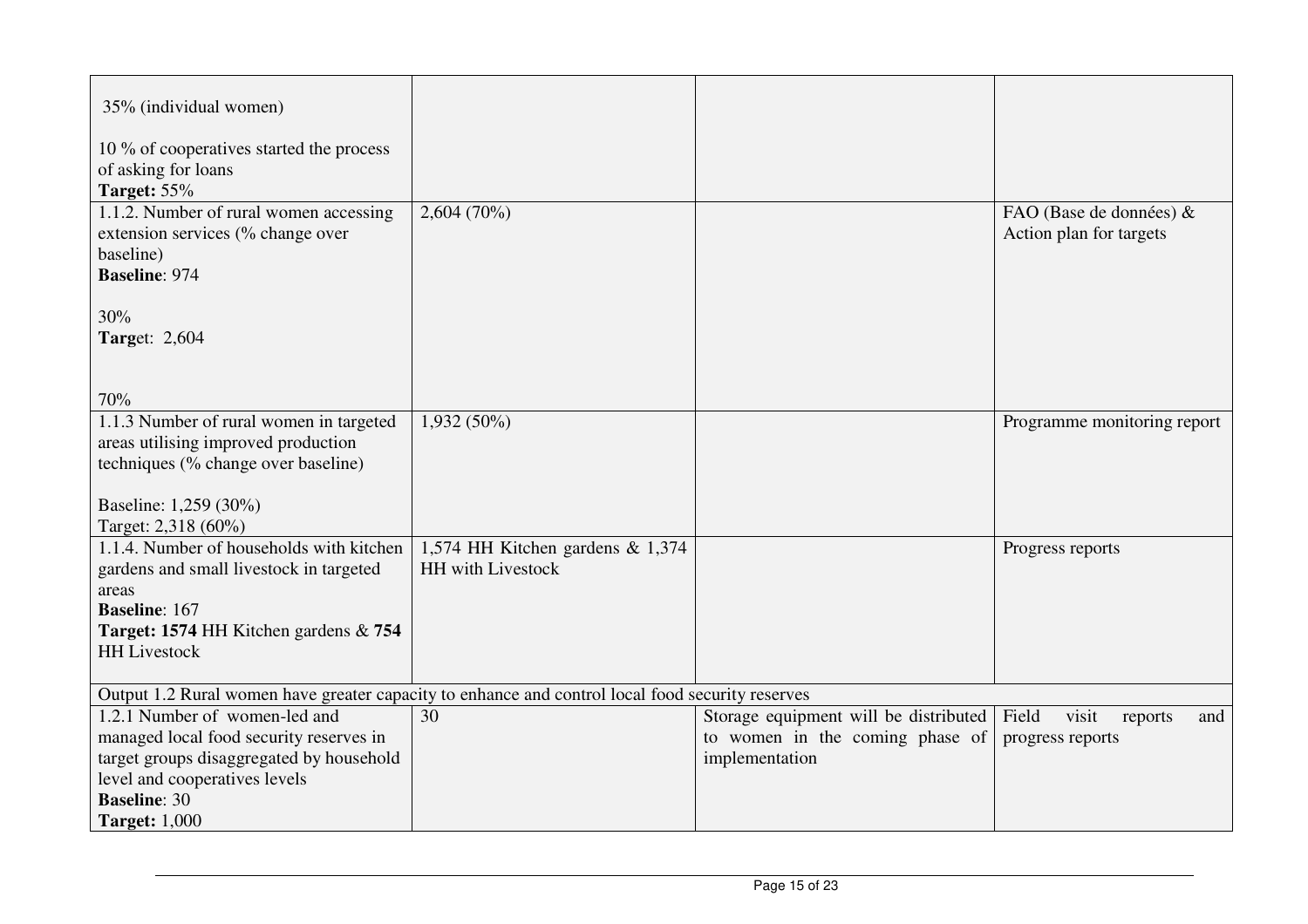| 1.2.2. % of rural women accessing<br>innovative food processing units<br><b>Baseline: 29.58%</b><br>Target: 30%                                                                                   | 30% |                                              | Progress reports                                                                 |  |
|---------------------------------------------------------------------------------------------------------------------------------------------------------------------------------------------------|-----|----------------------------------------------|----------------------------------------------------------------------------------|--|
| Outcome 2 Rural women have increased income to secure their livelihoods.                                                                                                                          |     |                                              |                                                                                  |  |
| 2.1 Variation of women/ women groups/<br>cooperatives income generated from their<br>sales to WFP and other markets (%<br>change of baseline)<br><b>Baseline: 39%</b><br>Target: 50%              |     | Data to be collected/compiled by 2017        | Monitoring reports                                                               |  |
| 2.2 Proportion of rural women in targeted<br>areas with financial independence over<br>their agriculture production incomes<br>(income domain of the WEAI)<br><b>Baseline: 31%</b><br>Target: 62% |     | Data to be collected/compiled by May<br>2017 | Information from field visit to<br>targeted areas                                |  |
| Output 2.1 Rural women have enhanced entrepreneurship skills and value chains to access markets for their products                                                                                |     |                                              |                                                                                  |  |
| 2.1.1. Number of rural women trained in<br>Entrepreneurship skills and value chains<br><b>Baseline:-</b><br>Target: 90                                                                            | 67  |                                              | <b>Training Reports</b>                                                          |  |
| 2.1.2. Number of rural women's<br>cooperatives and women groups with<br>agriculture production sales to markets<br><b>Baseline: 2</b><br>Target: 51                                               | 36  |                                              | Rwanda Cooperative Agency<br>database<br><b>Field Reports</b>                    |  |
| Income generated by rural women's<br>cooperatives from their sales to WFP and<br>other markets<br><b>Baseline: US\$122</b><br>Target: US\$25,000                                                  |     | Data to be collected/compiled by May<br>2017 | Rwanda Cooperative Agency<br>database<br>Joint Field Reports by RWEE<br>partners |  |
| Output 2.2. Rural women have enhanced capacity and opportunities to play an active role in agribusiness                                                                                           |     |                                              |                                                                                  |  |
| Indicator 2.2.1: Number of women                                                                                                                                                                  |     | Data to be collected/compiled by May         | Field reports                                                                    |  |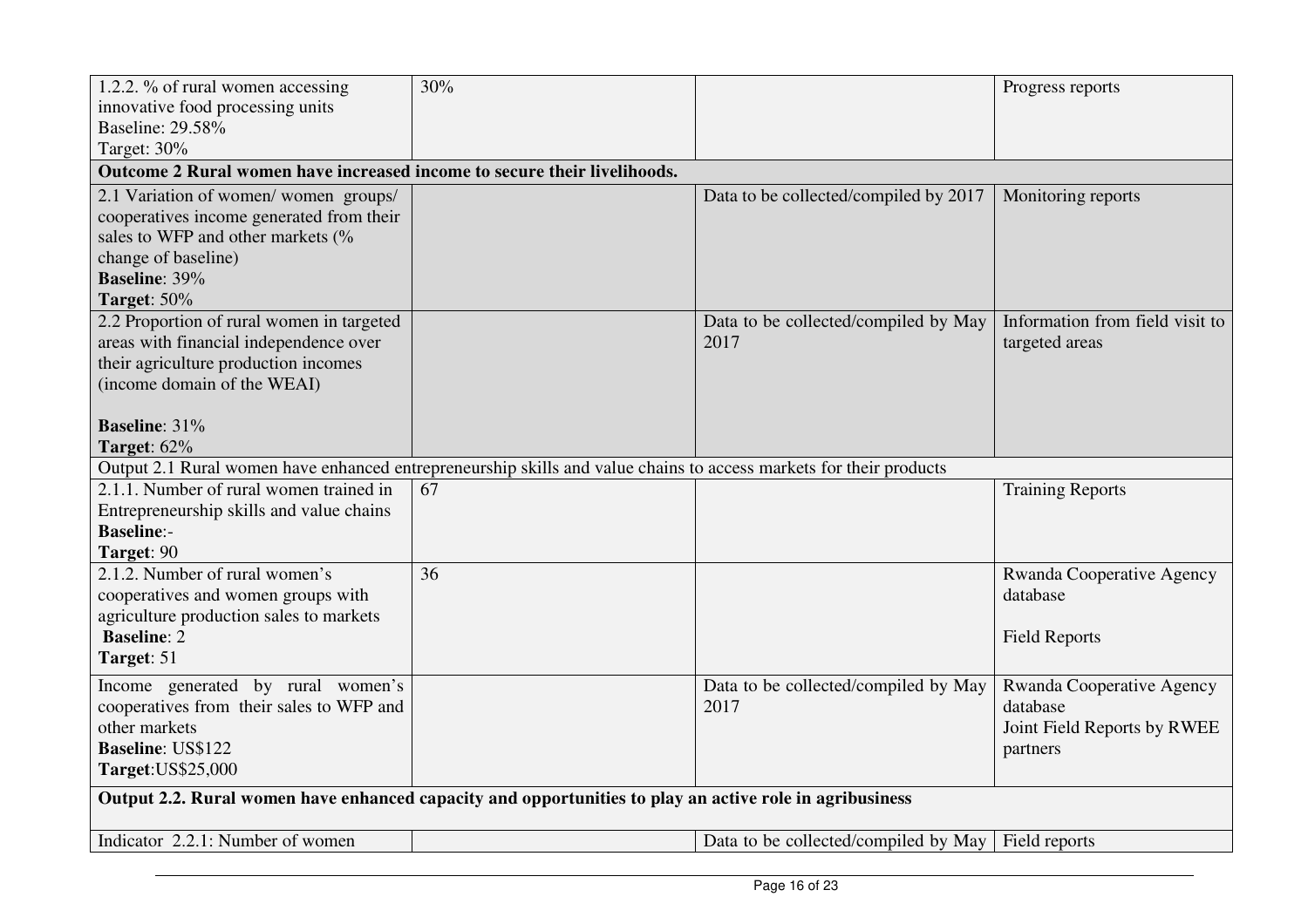| employed who entered the formal labour<br>market or initiated self-employment<br>activities                                                     |                                    | 2017                                 |                               |
|-------------------------------------------------------------------------------------------------------------------------------------------------|------------------------------------|--------------------------------------|-------------------------------|
| <b>Baseline: 1000</b>                                                                                                                           |                                    |                                      |                               |
| <b>Target: 2500</b>                                                                                                                             |                                    |                                      |                               |
|                                                                                                                                                 |                                    |                                      |                               |
| Indicator 2.2.2 : Number of women                                                                                                               |                                    |                                      | Field report                  |
| involved in agro-processing and other                                                                                                           | 590                                |                                      |                               |
| value adding or innovative agribusiness                                                                                                         |                                    |                                      |                               |
| Baseline: 71                                                                                                                                    |                                    |                                      |                               |
| Planned Target: 920                                                                                                                             |                                    |                                      |                               |
| Outcome 3: Rural women have enhanced leadership and participation in their communities and in rural institutions, and in shaping laws, policies |                                    |                                      |                               |
| and programmes.                                                                                                                                 |                                    |                                      |                               |
| Indicator 3.1: % of rural women elected                                                                                                         | 53 were elected in different rural | This resulted from combination of    | NEC Reports/database          |
| as representatives in rural councils / local                                                                                                    | council (Nyaruguru groups)         | previous sensitization and training  | Field reports                 |
| authorities % of Producers Organizations                                                                                                        |                                    |                                      |                               |
| led by women<br><b>Baseline: 43.3%</b>                                                                                                          |                                    |                                      |                               |
|                                                                                                                                                 |                                    |                                      |                               |
| Target: 50%<br>3.2. % of rural women who are members                                                                                            |                                    | Data to be collected/compiled by May | Cooperatives records          |
| of land committees                                                                                                                              |                                    | 2017                                 |                               |
| <b>Baseline: -</b>                                                                                                                              |                                    |                                      |                               |
| Target:40%                                                                                                                                      |                                    |                                      |                               |
|                                                                                                                                                 |                                    |                                      |                               |
| 3.3. % of Producers Organisations led by                                                                                                        |                                    | Data to be collected/compiled by May | Review<br>of<br>beneficiary   |
| women                                                                                                                                           |                                    | 2017                                 | cooperatives and groups       |
| <b>Baseline: 78%</b>                                                                                                                            |                                    |                                      |                               |
| Target: 85%                                                                                                                                     |                                    |                                      |                               |
| Output 3.1 Rural women, including young women have enhanced confidence and leadership skills to participate in local governance                 |                                    |                                      |                               |
| 3.1.1 Proportion of rural girls enrolled in                                                                                                     |                                    | Data to be collected/compiled by May | Records from the MINEDUC      |
| secondary education                                                                                                                             |                                    | 2017                                 | reports and districts reports |
| <b>Baseline: 42.50%</b>                                                                                                                         |                                    |                                      |                               |
| Target: -?                                                                                                                                      |                                    |                                      |                               |
| Indicator 3.1.2: Number of women                                                                                                                |                                    | Data to be collected/compiled by May | <b>NEC</b> database           |
| candidates in rural councils' elections                                                                                                         |                                    | 2017                                 |                               |
| <b>Baseline: 30%</b>                                                                                                                            |                                    |                                      |                               |
| <b>Target: 50%</b>                                                                                                                              |                                    |                                      |                               |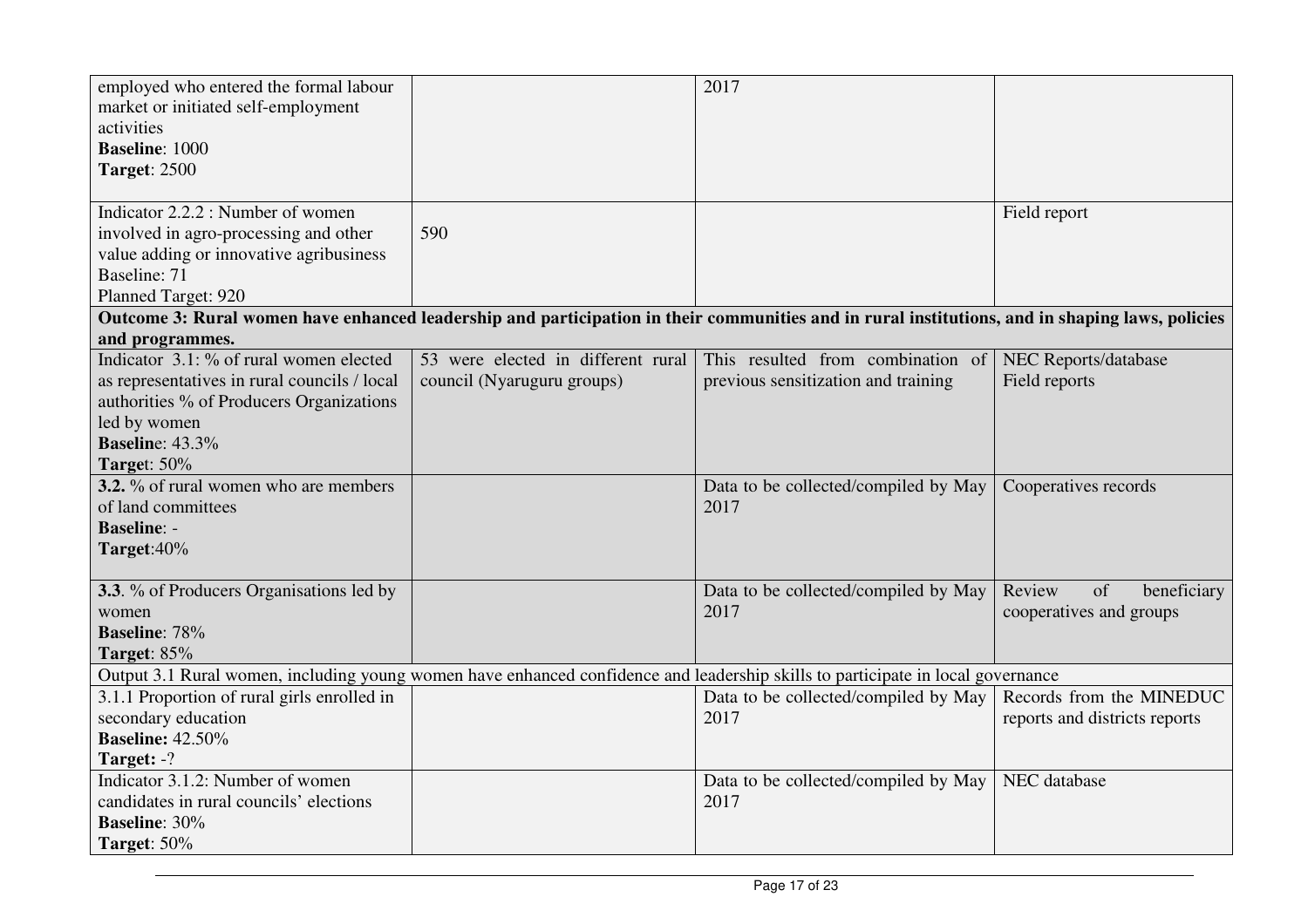| Output 3.2: Rural women have greater organizational capacities to form, sustain and participate into POs, cooperatives and unions                  |                                       |                                         |                              |  |
|----------------------------------------------------------------------------------------------------------------------------------------------------|---------------------------------------|-----------------------------------------|------------------------------|--|
| 3.2.1 Number of informal rural women's                                                                                                             | 13 groups of producers (724 in total, |                                         | Programme Progress reports   |  |
| groups who join formally registered POs,                                                                                                           | of which 601 women and 123 men)       |                                         |                              |  |
| cooperatives and unions                                                                                                                            | were supported to upgrade into        |                                         |                              |  |
| Baseline: 10%                                                                                                                                      | formal cooperatives what is the       |                                         |                              |  |
| Planned Target: 15%                                                                                                                                | percentage increase?                  |                                         |                              |  |
| 3.2.2 Number of POs, cooperatives and                                                                                                              |                                       | Data to be collected/compiled by May    | POs and Cooperatives records |  |
| unions that adopt a gender policy/strategy                                                                                                         |                                       | 2017                                    |                              |  |
| and/or a women's quota for their board                                                                                                             |                                       |                                         |                              |  |
| Baseline: 12                                                                                                                                       |                                       |                                         |                              |  |
| Planned Target: 51                                                                                                                                 |                                       |                                         |                              |  |
| Output 3.3: Rural women, including young women, have increased capacity to engage in and influence relevant policy forums at national and regional |                                       |                                         |                              |  |
| levels                                                                                                                                             |                                       |                                         |                              |  |
| 3.3.1 Extent to which rural women's                                                                                                                |                                       |                                         | Meeting Minutes<br>(Meeting) |  |
| coalitions adopt common positions to                                                                                                               |                                       |                                         | Resolutions)                 |  |
| influence national and regional policy                                                                                                             |                                       |                                         |                              |  |
| forums on the new SDGs and Rio+20                                                                                                                  |                                       |                                         |                              |  |
| follow up                                                                                                                                          |                                       |                                         |                              |  |
| Baseline: 0 %                                                                                                                                      |                                       |                                         |                              |  |
| Planned Target: 45%                                                                                                                                |                                       |                                         |                              |  |
| Output 3.4: Rural women, including young women have enhanced awareness on their rights in a more supportive community/local environment.           |                                       |                                         |                              |  |
| 3.4.1 Proportion of rural women and                                                                                                                |                                       | Data to be collected/compiled by May    | Field reports and progress   |  |
| young women participating in community                                                                                                             |                                       | 2017                                    | reports                      |  |
| listening clubs                                                                                                                                    |                                       |                                         |                              |  |
| <b>Baseline: 30%</b>                                                                                                                               |                                       |                                         |                              |  |
| Target: 60%                                                                                                                                        |                                       |                                         |                              |  |
| Outcome 4: A more gender responsive policy environment is secured for the economic empowerment of rural women                                      |                                       |                                         |                              |  |
| Indicator 4.1: Total budget and donor                                                                                                              |                                       | Data to be collected/compiled by May    | Gender related action plans  |  |
| funds allocated to programmes                                                                                                                      |                                       | 2017                                    | and budget                   |  |
| benefitting rural women per year                                                                                                                   |                                       |                                         |                              |  |
| <b>Baseline: US\$ 200 million</b>                                                                                                                  |                                       |                                         |                              |  |
| Target: US\$ 300<br>million<br>(30%                                                                                                                |                                       |                                         |                              |  |
| increment)Planned Target:30%                                                                                                                       |                                       |                                         |                              |  |
| <b>Indicator 4.2.</b> Number of countries with                                                                                                     | $\mathbf{1}$                          | This means Rwanda has adopted           | Land law                     |  |
| special measures to guarantee women's                                                                                                              |                                       | special<br>guarantee<br>measures<br>to  |                              |  |
| equal rights to landownership and control                                                                                                          |                                       | women's<br>equal<br>rights<br>to land   |                              |  |
| <b>Baseline: 1</b>                                                                                                                                 |                                       | ownership and control (though it is not |                              |  |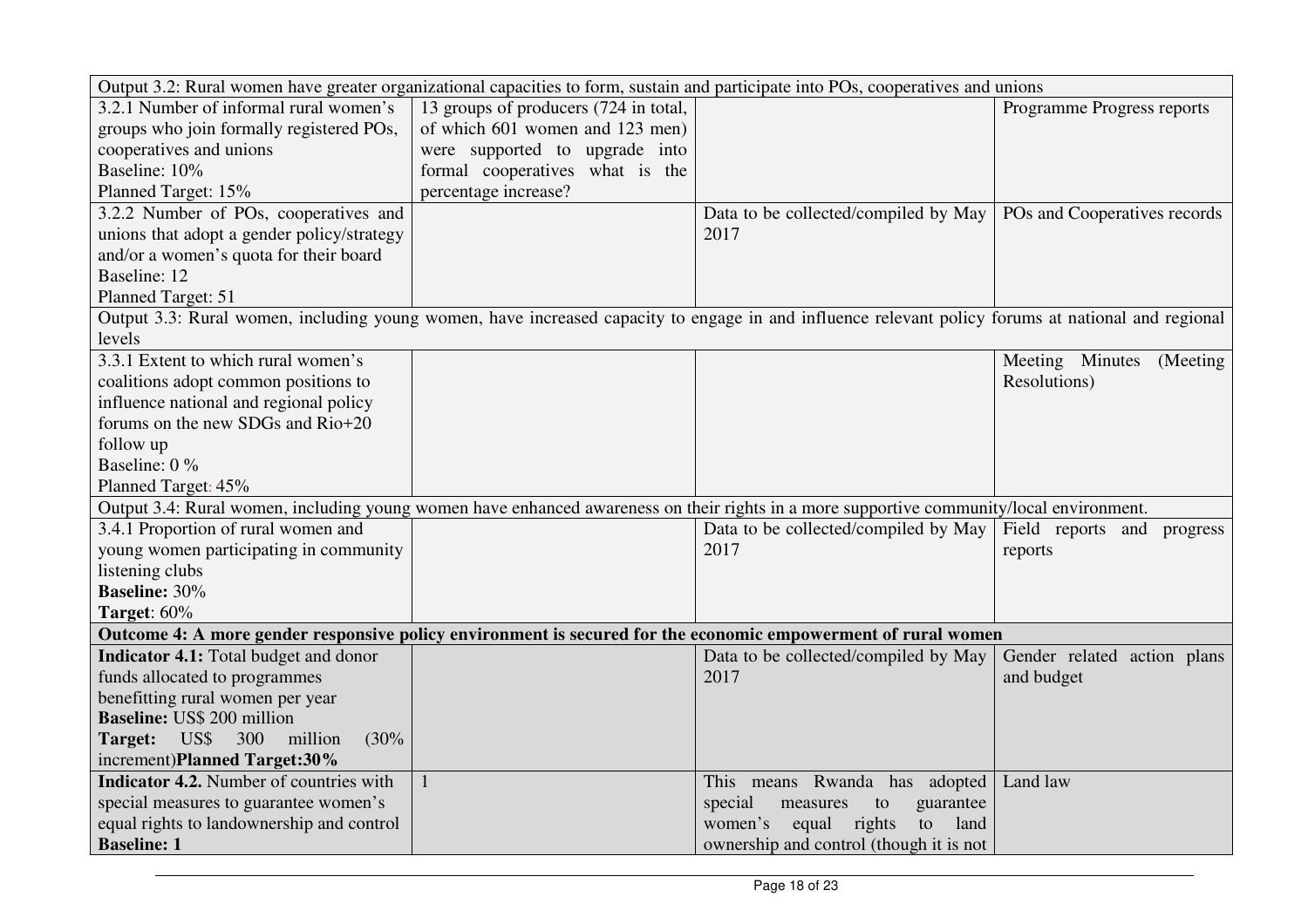| Target:1                                                                                                                                                   |                          | a direct result of the proramme) |                             |  |
|------------------------------------------------------------------------------------------------------------------------------------------------------------|--------------------------|----------------------------------|-----------------------------|--|
| Output 4.1: Policy makers and parliamentarians have enhanced capacities to effectively mainstream gender into land, food, agriculture, nutrition and rural |                          |                                  |                             |  |
| employment policies, laws and budgets.                                                                                                                     |                          |                                  |                             |  |
| 4.1.1. Number of laws to secure rural                                                                                                                      | $\overline{3}$           |                                  | <b>Policy Documents</b>     |  |
| women's ownership over productive                                                                                                                          |                          |                                  |                             |  |
| resources                                                                                                                                                  |                          |                                  |                             |  |
| <b>Baseline: 3</b>                                                                                                                                         |                          |                                  |                             |  |
| Target: 5                                                                                                                                                  |                          |                                  |                             |  |
| 4.1.2. Number of national policies and                                                                                                                     |                          | <b>TBD</b>                       | <b>Policy Documents</b>     |  |
| laws that make provisions for gender                                                                                                                       |                          |                                  |                             |  |
| equality and women's empowerment                                                                                                                           |                          |                                  |                             |  |
| <b>Baseline:</b> 9 policies and laws                                                                                                                       |                          |                                  |                             |  |
| Target: ?                                                                                                                                                  |                          |                                  |                             |  |
|                                                                                                                                                            |                          |                                  |                             |  |
| Indicator 4.1.3: Extent to which national                                                                                                                  | $\overline{\mathcal{L}}$ | <b>TBD</b>                       | Rwanda's Gender Dividends   |  |
| land, food, nutrition, agricultural and                                                                                                                    |                          |                                  | document; Policy documents  |  |
| rural development policies and laws make                                                                                                                   |                          |                                  |                             |  |
| provisions for gender equality and                                                                                                                         |                          |                                  |                             |  |
| women's                                                                                                                                                    |                          |                                  |                             |  |
| Baseline: 3 laws                                                                                                                                           |                          |                                  |                             |  |
| Target:?                                                                                                                                                   |                          |                                  |                             |  |
| Output 4.2: Greater availability of tools and data to track progress in the economic empowerment of rural women                                            |                          |                                  |                             |  |
| 4.2.1 Number of countries where the                                                                                                                        | $\theta$                 | WEAI not yet pilot in Rwanda     | Policy documents            |  |
| "Women's empowerment in agriculture                                                                                                                        |                          |                                  |                             |  |
| index" (WEAI) is piloted or                                                                                                                                |                          |                                  |                             |  |
| mainstreamed in National Statistics                                                                                                                        |                          |                                  |                             |  |
| <b>Baseline: 0</b>                                                                                                                                         |                          |                                  |                             |  |
| <b>Target: 1</b>                                                                                                                                           |                          |                                  |                             |  |
| Output 4.3: An enabling environment is promoted to reflect rural women's priorities in regional policy processes.                                          |                          |                                  |                             |  |
| Indicator 4.3.1                                                                                                                                            |                          | <b>TBD</b>                       | Meetings/Conference reports |  |
| Participation rate of rural women in                                                                                                                       |                          |                                  |                             |  |
| dialogues on agriculture, rural                                                                                                                            |                          |                                  |                             |  |
| development and land                                                                                                                                       |                          |                                  |                             |  |
| (change over baseline)                                                                                                                                     |                          |                                  |                             |  |
| <b>Baseline: 75%</b>                                                                                                                                       |                          |                                  |                             |  |
| Target: 95%                                                                                                                                                |                          |                                  |                             |  |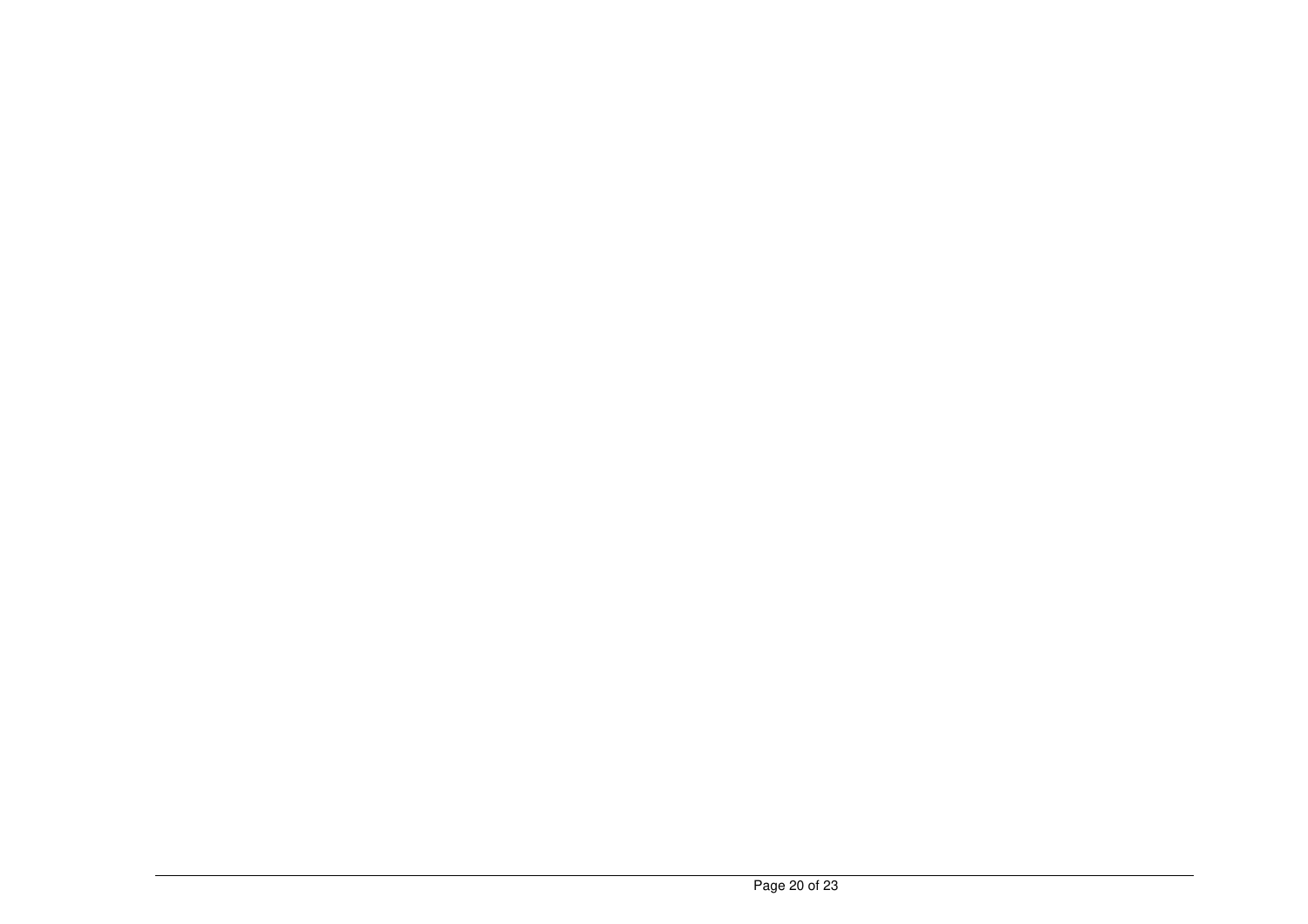#### **ii)A Specific Story**

# **RWEE producing women entrepreneurs in rural Rwanda**

 Josephine Mushimiyimana is a 36 years old woman and mother of 4. She was married at the age of 26 years to a poor man in her Bugara village, Maraba cell, Nyagisozi sector, Nyaruguru district.

 The only skill she possessed was farming, but her husband didn't have neither land of his own nor a permanent job. She had to engage in casual labor to survive. However the biggest difficulty they faced was that they were having many children that they cannot support.

 In 2016 a joint UN program **"Accelerating Progress towards the Economic Empowerment of Rural Women (RWEE)** was implemented in her district Nyaruguru. The joint effort was being implemented by the Food and Agriculture Organization (FAO), International Fund for Agricultural Development (IFAD), the World Food Programme (WFP), and UN Women. It aimed to help rural women by creating jobs both on and off farms, as well as exploring market opportunities and ending the cycle of poverty. Through farmer field school (FFS) approach, Josephine received support in the form of sensitization and training on nutrition, hygiene, and skills to start a business. She received fortified bean seeds, a young pig, and training on establishing a kitchen garden. RWEE has helped rural women in Rwanda to gain both hope and plan for a better future, by empowering them with knowledge to improve and sustain their own livelihoods. Through the knowledge acquired from the FFS, Josephine hired a field on which she grew beans.

# **"Productivity was high because I employed the techniques I learnt from the FFS",** says Josephine.



Family planning was another course that left an impact on her life.

 **"I told my husband we cannot have any more children. We discussed about it and we decided to stop having children. I am now more energetic and more productive than before. We can support them"** sh**e** affirms.

 Thanks to the project's support, her family graduated from the first category of Ubudehe programme of the poor of the poorest in society according to the Government of Rwanda Ubudehe socio-economic classification system to category three

 The transformation of the lives of the beneficiaries is evident to their neighbors. Mindset change is seen in the way the beneficiaries want to help other women and neighbors who have not been in Farmer Field School (FFS).

 The grass root administrations take pride in RWEE beneficiaries because they have become good influence on other women in the project area encouraging

them to work towards ending poverty in their households.

 Some women beneficiaries have now become entrepreneurs and better managers of their homes. They have gained admiration from their fellow women and from their spouses. Conflicts in homes ended, while nutrition and hygiene and sanitation are now drivers of the family. Josephine like other beneficiaries pledge to ensure sustainability of the project once it closes.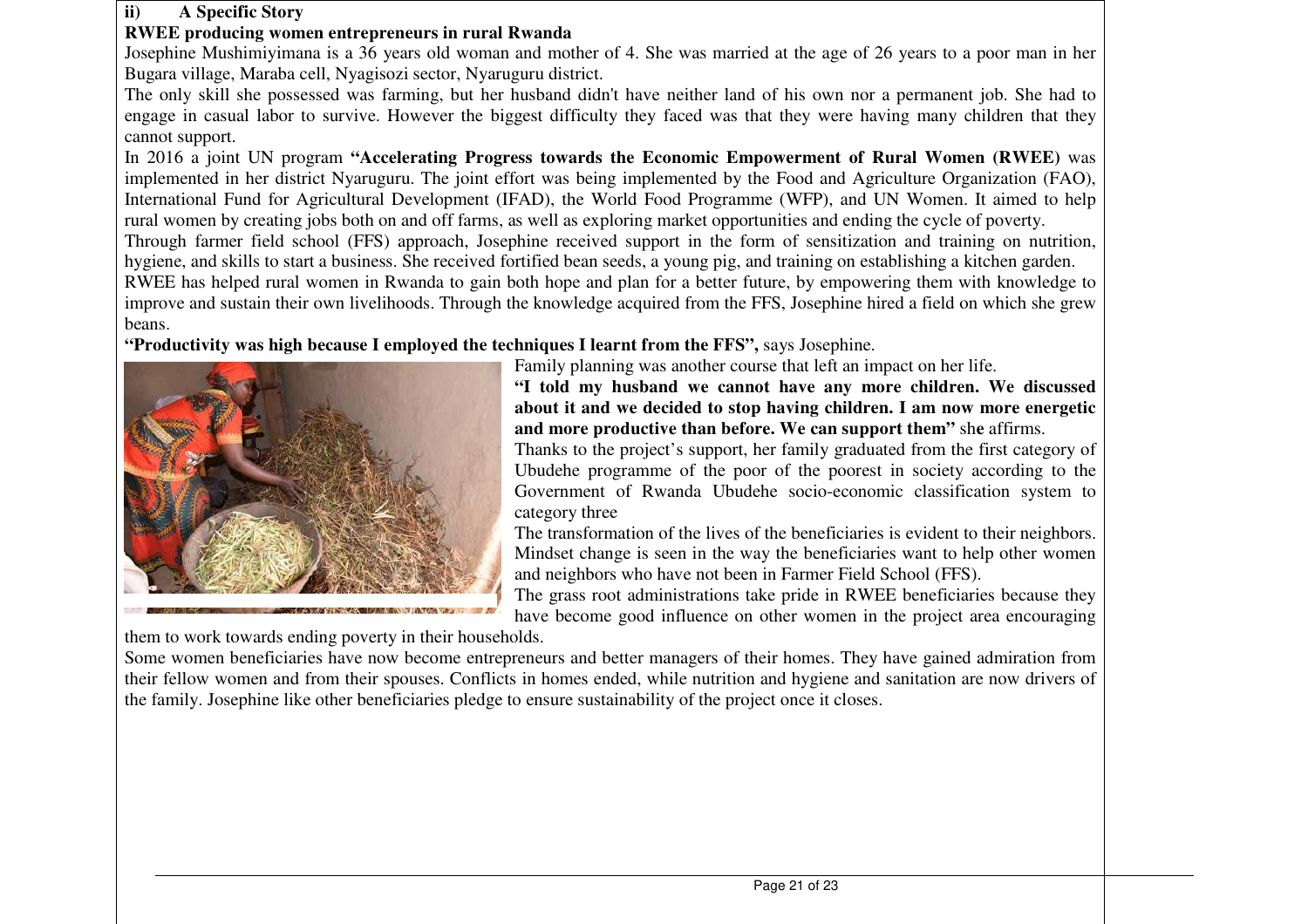# **III. Other Assessments or Evaluations (if applicable)**

There was no assessment or evaluation of the Joint Programme during the reporting period.

## **IV. Programmatic Revisions (if applicable)**

The steering committee meeting held on  $2<sup>nd</sup>$  June recommended to ensure that climate change is adequately taken into consideration during the next phase of the programme implementation. Following that recommendation, a programme concept note was developed highlighting the necessity to integrate climate resilience component into the whole process of the programme implementation.

A mission composed of the RWEE Global Coordinator and two members of the Technical Advisory Committee at global level visited Rwanda from  $7<sup>th</sup>$  to  $11<sup>th</sup>$  November 2017. The mission left a significant number of recommendations including improving joint implementation, targeting the same beneficiaries for the four agencies, revising the performance monitoring framework and the logical framework, and stronger engagement with the Government and ensuring sustainability. The recommendations included also to make a plan for the short-term (January-April 2017) and a plan for the medium term (one year) based on beneficiary group assessment and where each agency could bring its comparative advantage and focusing on assuring sustainability. Issues of women's access to land, financial inclusion, and climate-smart planning had also to be included.

The Country Team has been working on these recommendations in close collaboration with the Coordination Unit and big progress has been made on that. The assessment of the targeted groups has been performed and a 10 groups of 1,260 beneficiaries (1,027 women and 233 men) were identified for the mid-term and short-term support. The PMF and the Logical framework have been prepared.

### **V. Coordination mechanisms**

- The Technical working group has been meeting regularly and having joint working sessions.
- The RWEE steering committee meeting were held on  $2<sup>nd</sup>$  June,  $0<sup>3rd</sup>$  November, and  $14<sup>th</sup>$  December 2016 to update the Heads of Agencies on the programme progress and review the implementation progress of HQ recommentions. Heads of participating agencies met also the Permanent Secretary in the Ministry of Agriculture to discuss how to reinforce collaboration with the Ministry at the national level as well. Joint field visits with staff of the MoA are planned for the first quarter of 2017.

#### **VI. Resources**

Through the MPTF the RWEE programme in Rwanda received US\$ 1,288,256 for preparatory activities and project implementation. Funds have been used by participating agencies to implement different activities. Below is the current situation by end December 2016 with regards to the fund received from the RWEE Trust Fund:

#### **Rural Women Economic Empowerment - RWEE MDTF RWANDA PROGRAMME BUDGET**

#### **Financial Information**